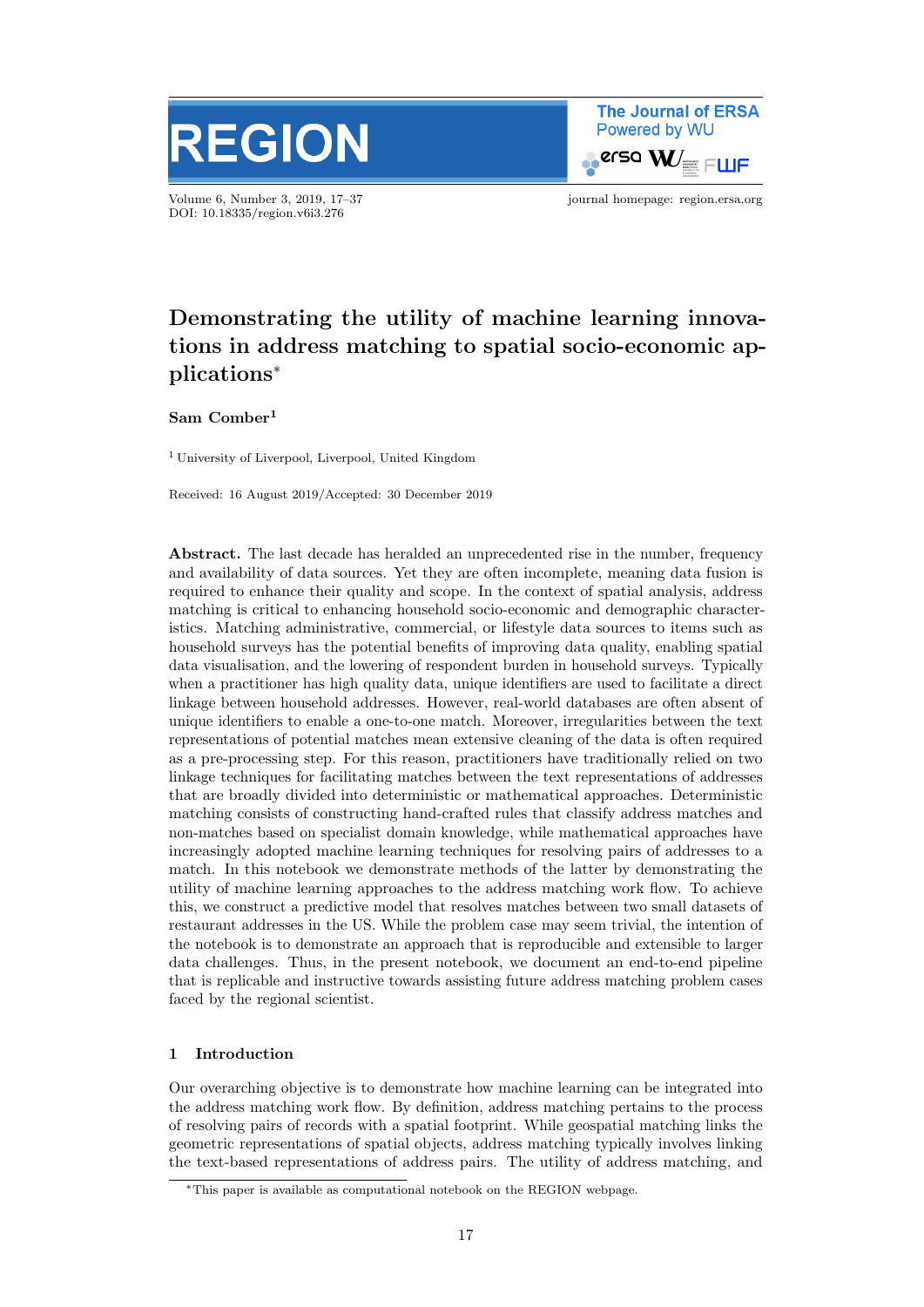record linkage in general, lies in the ability to unlock attributes from sources of data that cannot be linked by traditional means. This is often because the datasets lack a common key to resolve a join between the address of a premise. Two example applications of address matching uses include: the linkage of historical censuses across time for exploring economic and geographic mobility across multiple generations [\(Ruggles et al.](#page-20-0) [2018\)](#page-20-0), and exploring how early-life hazardous environmental exposure, socio-economic conditions, or natural disasters impact the health and economic outcomes of individuals living in particular residential locations [\(Cayo, Talbot](#page-20-1) [2003,](#page-20-1) [Reynolds et al.](#page-20-2) [2003,](#page-20-2) [Baldovin et al.](#page-20-3) [2015\)](#page-20-3).

For demonstrative purposes, we rely on small a set of addresses from the Fodors and Zagat restaurant guides that contain 112 matched addresses for training a predictive model that resolves address pairs to matches and non-matches. In a real-world application, training a machine learning model on a small sample of matched addresses could be used to resolve matches between the remaining addresses of a larger dataset. While we use the example of restaurant addresses, these could easily be replaced by addresses from a far less trivial source and the work flow required to implement the address matching exercise would remain the same. Therefore, it is the intention of this guide to provide insight on how the work flow of a supervised address matching work flow proceeds, and to inspire interested users to scale the supplied code to larger and more interesting problems.

#### 2 Packages and dependencies

```
[1]: \matplotlib inline
      import os
      import uuid
      import warnings
      from IPython.display import HTML
      # load external libraries
      import pandas as pd
      import matplotlib.pyplot as plt
      import numpy as np
      import jellyfish
      import recordlinkage as rl
      import seaborn as sns
      from postal.parser import parse_address # CRF parser
      from sklearn.ensemble import RandomForestClassifier
      from sklearn.model_selection import cross_validate, train_test_split
      from sklearn.metrics import precision_score, recall_score, f1_score, confusion_matrix
      # configure some settings
      np.random.seed(123)
      sns.set_style('whitegrid')
      pd.set_option('display.max_colwidth', -1)
      warnings.simplefilter(action='ignore', category=FutureWarning)
      def hover(hover_color="#add8e6"):
          return dict(selector="tbody tr:hover",
                  props=[("background-color", "%s" % hover_color)])
      # table CSS
      styles = [
          #table properties
          dict(selector=" ",
               props=[("margin", "0"),
                      ("font-family",'"Helvetica", "Arial", sans-serif'),
                      ("border-collapse", "collapse"),
                      ("border","none"), ("border-style", "hidden")]),
          dict(selector="td", props = [("border-style", "hidden"),
                                       ("border-collapse", "collapse")]),
          #header color
          dict(selector="thead",
               props=[("background-color","#a4dbc8")]),
```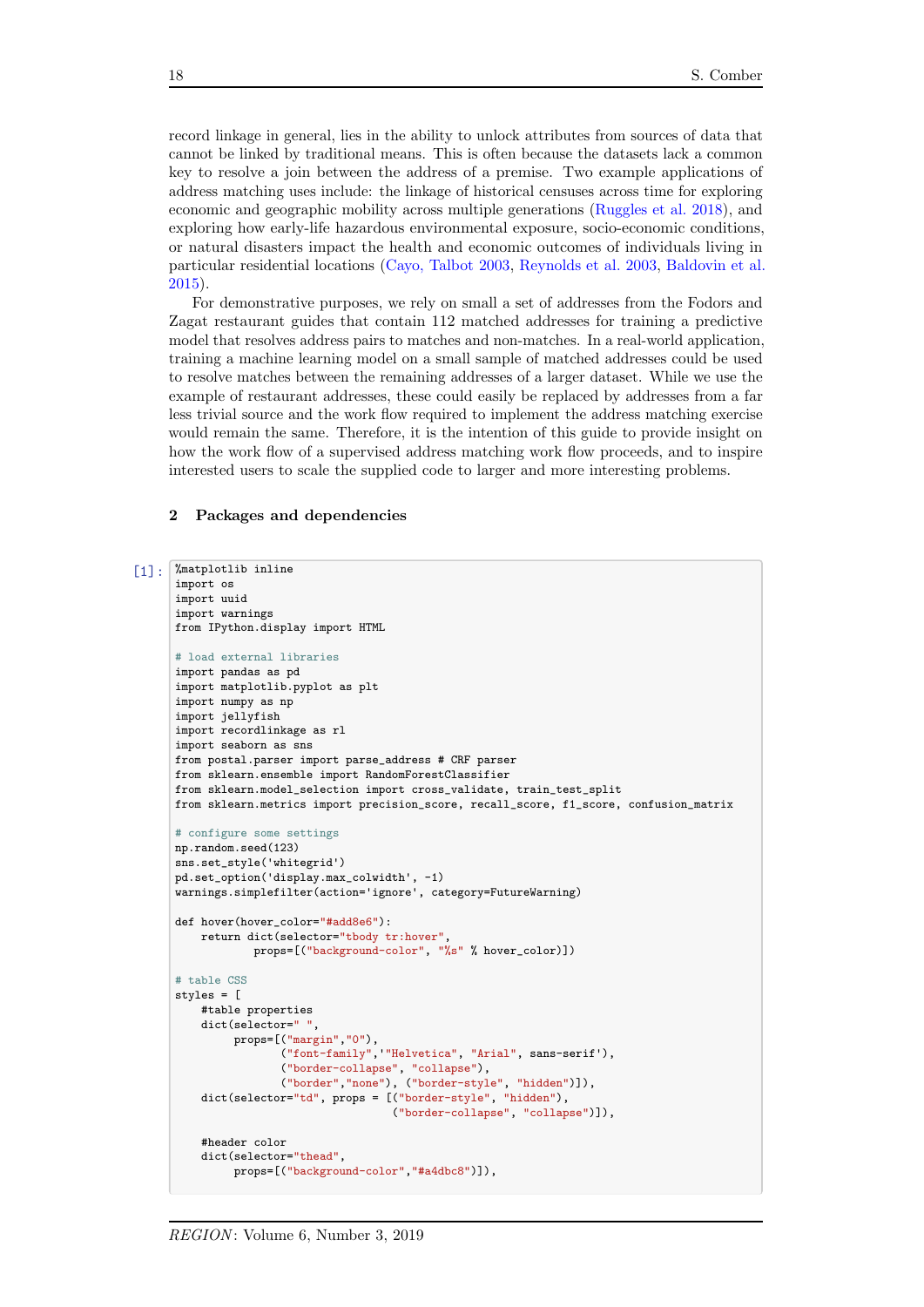]

```
#background shading
dict(selector="tbody tr:nth-child(even)"
    props=[("background-color", "#fff")]),
dict(selector="tbody tr:nth-child(odd)"
    props=[("background-color", "#eee")]),
#header cell properties
dict(selector="th",
     props=[("text-align", "center"),
           ("border-style", "hidden"),
           ("border-collapse", "collapse")]),
hover()
```
#### 3 Data loading, cleaning and segmentation

To begin our exercise we specify the file location that contains the entirety of the 112 Zagat and Fodor matched address pairs. This file can be downloaded from the dedicated Github repository that accompanies the paper [\(https://github.com/SamComber/address](https://github.com/SamComber/address_matching_workflow) [matching](https://github.com/SamComber/address_matching_workflow) workflow) using the wget command.

```
[2]: ! wget https://raw.githubusercontent.com/SamComber/address_matching_workflow/master/
      ...zagat_fodor_matched.txt
```

```
[2]: --2019-12-21 09:11:31-- https://raw.githubusercontent.com/SamComber/address_matching_
      workflow/master/zagat_fodor_matched.txt
      Resolving raw.githubusercontent.com (raw.githubusercontent.com)... 199.232.56.133
      Connecting to raw.githubusercontent.com (raw.githubusercontent.com)|199.232.56.133|:443
      ... connected.
      HTTP request sent, awaiting response... 200 OK
      Length: 19939 (19K) [text/plain]
      Saving to: 'zagat_fodor_matched.txt'
      zagat_fodor_matched 100%[===================>] 19.47K --.-KB/s in 0.03s
      2019-12-21 09:11:32 (670 KB/s) - 'zagat_fodor_matched.txt' saved [19939/19939]
```
 $\lceil 3 \rceil$ :  $\lceil f \rceil$  = 'zagat\_fodor\_matched.txt'

Address matching is principally a data quality challenge. Similar to other areas of data analysis, when the quality of input data to the match classification is low, the output generated will typically be of low accuracy [\(Christen](#page-20-4) [2012\)](#page-20-4). Problematically, most address databases we encounter in the real world are inconsistent, are missing of several values, and lack standardisation. Thus, a first step in the address matching work flow is to increase the quality of input data. In this way we increase the accuracy, completeness and consistency of our address records, which increases the ease in which they can be linked by the techniques we apply later on. Typically this stage begins by parsing the text representations of addresses into rows of a dataframe.

```
\lceil 4 \rceil: # load matched addresses, remove comment lines and reshape into two columns
      data = pd.read_csv(f, comment='#',header=None,
                         names=['address']).values.reshape(-1, 2)
      matched_address = pd.DataFrame(data, columns=['addr_zagat', 'addr_fodor'])
```

```
[5]: print('{} matched addresses loaded.'.format(matched_address.shape[0]))
      matched_address.head(10).style.set_table_styles(styles)
```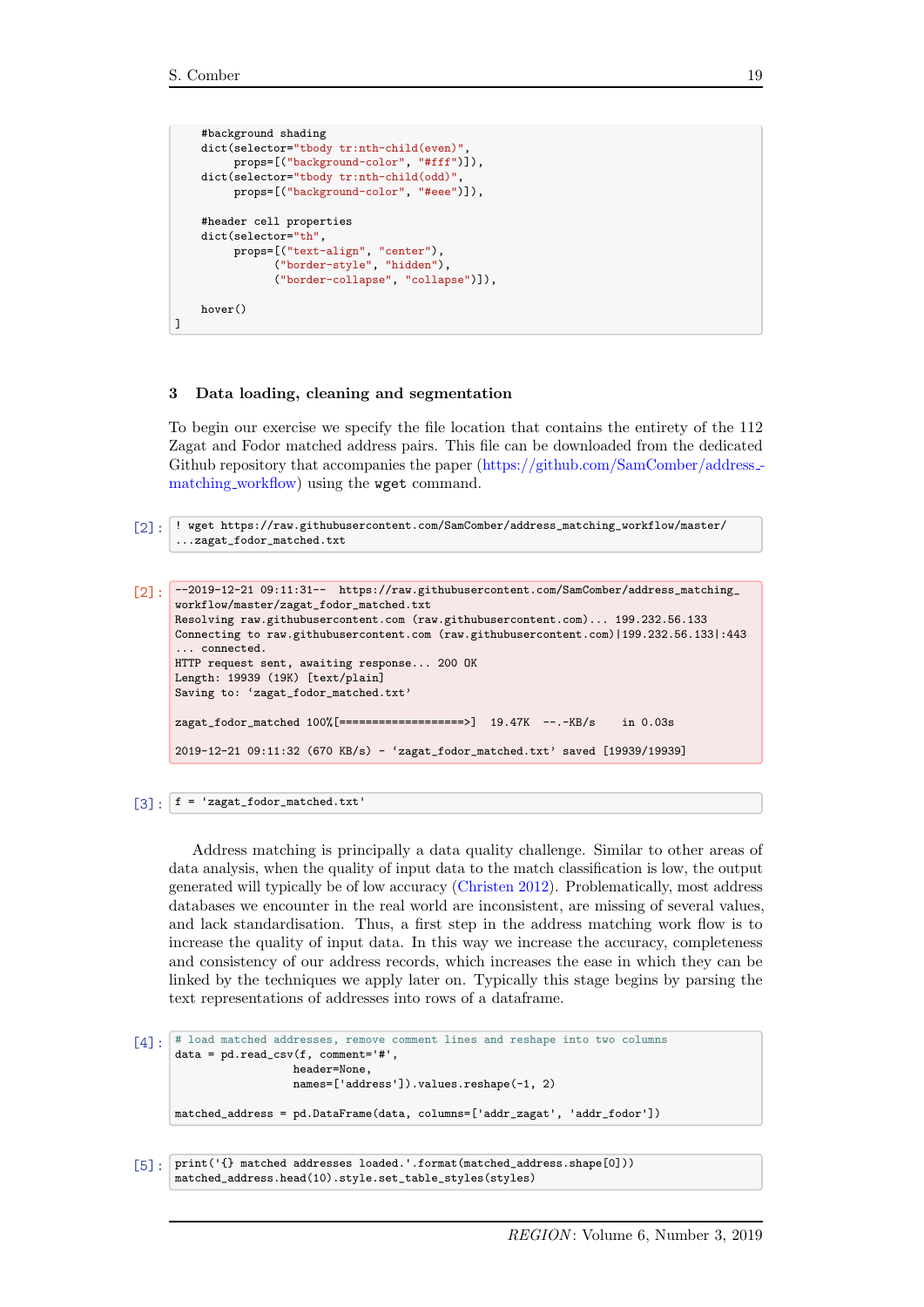<span id="page-3-0"></span>

| Arnie Morton's of Chicago 435 S. La Cienega<br>Arnie Morton's of Chicago 435 S. La Cienega<br>$\overline{0}$<br>Blvd. Los Angeles 90048 310-246-1501<br>Blvd. Los Angeles 90048 310/246-1501<br>Steakhouses<br>American<br>Art's Deli 12224 Ventura Blvd. Studio City<br>Art's Delicatessen 12224 Ventura Blyd.<br>$\mathbf{1}$<br>91604 818-762-1221 Delis<br>Studio City 91604 818/762-1221 American |  |
|--------------------------------------------------------------------------------------------------------------------------------------------------------------------------------------------------------------------------------------------------------------------------------------------------------------------------------------------------------------------------------------------------------|--|
|                                                                                                                                                                                                                                                                                                                                                                                                        |  |
|                                                                                                                                                                                                                                                                                                                                                                                                        |  |
| Bel-Air Hotel 701 Stone Canyon Rd. Bel Air<br>Hotel Bel-Air 701 Stone Canyon Rd. Bel Air<br>$\overline{2}$<br>90077 310-472-1211 Californian<br>90077 310/472-1211 Californian                                                                                                                                                                                                                         |  |
| Cafe Bizou 14016 Ventura Blvd. Sherman<br>3<br>Cafe Bizou 14016 Ventura Blvd. Sherman<br>Oaks 91423 818-788-3536 French Bistro<br>Oaks 91423 818/788-3536 French                                                                                                                                                                                                                                       |  |
| Campanile 624 S. La Brea Ave. Los Angeles<br>Campanile 624 S. La Brea Ave. Los Angeles<br>4<br>90036 213-938-1447 Californian<br>90036 213/938-1447 American                                                                                                                                                                                                                                           |  |
| Chinois on Main 2709 Main St. Santa Mo-<br>Chinois on Main 2709 Main St. Santa Mo-<br>5<br>nica 90405 310-392-9025 Pacific New Wave<br>nica 90405 310/392-9025 French                                                                                                                                                                                                                                  |  |
| Citrus 6703 Melrose Ave. Los Angeles<br>Citrus 6703 Melrose Ave. Los Angeles<br>6<br>90038 213-857-0034 Californian<br>90038 213/857-0034 Californian                                                                                                                                                                                                                                                  |  |
| Fenix 8358 Sunset Blvd. West Hollywood<br>$\overline{7}$<br>Fenix at the Argyle 8358 Sunset Blvd. W.<br>Hollywood 90069 213-848-6677 French (New)<br>90069 213/848-6677 American                                                                                                                                                                                                                       |  |
| Granita 23725 W. Malibu Rd. Malibu<br>Granita 23725 W. Malibu Rd. Malibu<br>8<br>90265 310-456-0488 Californian<br>90265 310/456-0488 Californian                                                                                                                                                                                                                                                      |  |
| Grill The 9560 Dayton Way Beverly Hills<br>Grill on the Alley 9560 Dayton Way Los<br>9<br>90210 310-276-0615 American (Traditional)<br>Angeles 90210 310/276-0615 American                                                                                                                                                                                                                             |  |

Table 1: Output produced by code 5

## [5]: 112 matched addresses loaded.

#### Output in Table [1](#page-3-0)

A series of data cleaning exercises will then modify the data in ways that support the application of the linkage techniques. This might involve writing data cleaning scripts that convert all letters to lowercase characters, delete leading and trailing whitespaces, remove unwanted characters and tokens such as punctuation, or using hard-coded look-up tables to find and replace particular tokens. All together coding these steps contributes towards a standard form between the two address databases the user is attempting to match. This is important because standards between the two sources of address data under consideration will typically differ due to different naming conventions.

In the following cell blocks, we execute these steps by standardising our addresses. More specifically, we remove non-address components, convert all text to lower case and remove punctuation and non-alphanumeric characters.

```
[6]: # our rows contain non-address components such as phone number and
      # restaurant type so lets parse these using regular expressions into new columns
      zagat_pattern = r"(?P<address>.*?)(?P<phone_number>\b\d{3}\-\d{3}\-\d{4}\b)(?
      ...P<category>.*$)"
      fodor_pattern = r''(?P<address>.*?)(?P<phone_number>\b\d{3}\/\d{3}\-\d{4}\b)(?
      ...P<category>.*$)"
      matched_address[["addr_zagat", "phone_number_zagat", "category_zagat"]] =
      ...matched_address["addr_zagat"].str.extract(zagat_pattern)
      matched_address[["addr_fodor", "phone_number_fodor", "category_fodor"]] =
      ...matched_address["addr_fodor"].str.extract(fodor_pattern)
[7]: \# standardise dataframe by converting all strings to lower case
      matched_address = matched_address.applymap(lambda row : row.lower() if type(row) ==
      ... str else row)
      # remove punctuation and non-alphanumeric characters
      matched_address['addr_zagat'] = matched_address['addr_zagat'].str.replace('[^\w\s]','')
```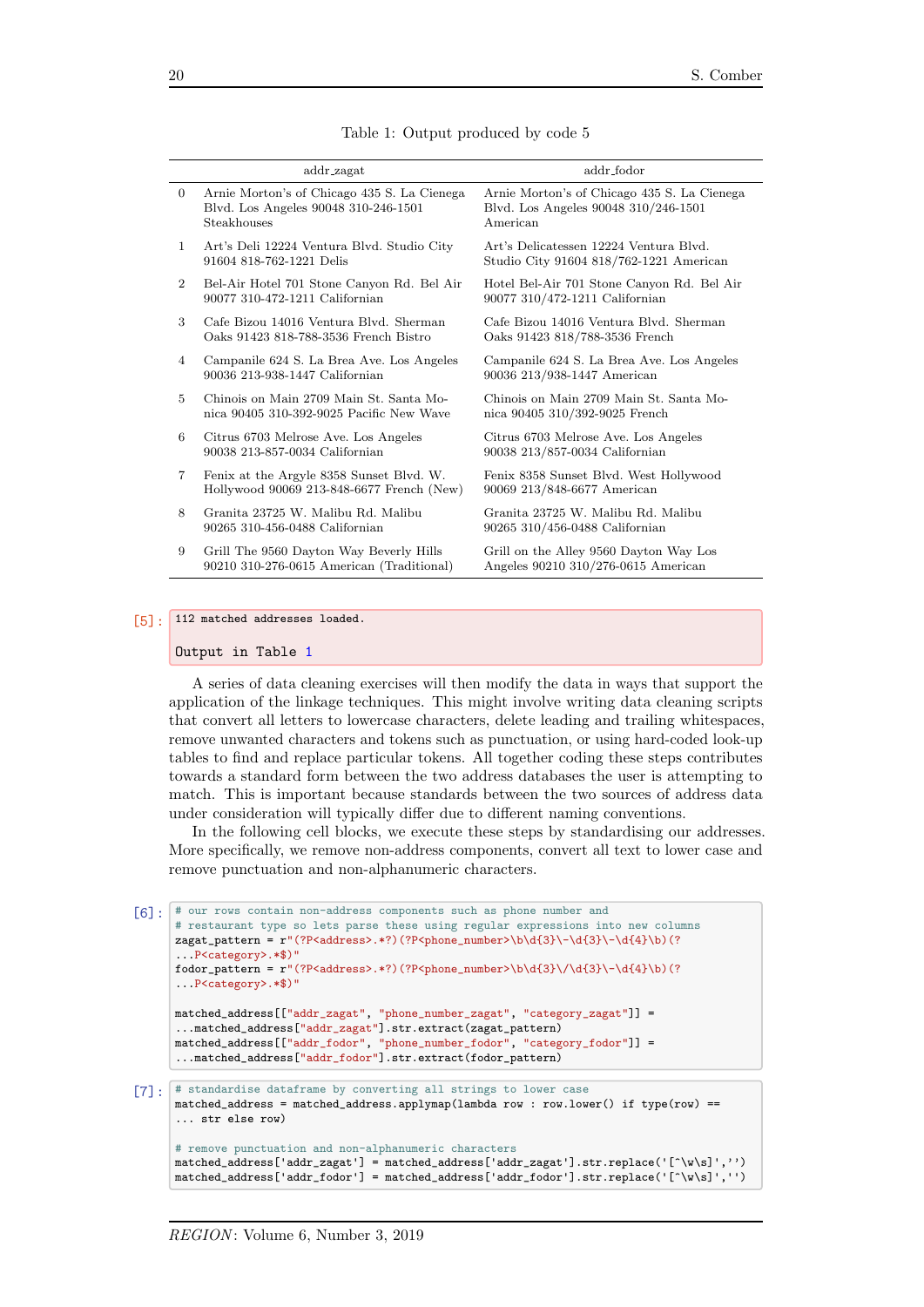#### 3.1 Segmentation of address string into field columns

After removing unwanted characters and tokens, our next step is to segment the entire address string into tagged attribute values. Addresses rarely come neatly formatted into sensible fields that identify each component, and so segmentation is a vital and often overlooked stage of the work flow. For example, an address might come in an unsegmented format such as "19 Water St. New York 11201". Our objective is then to segment (or label) this address into the appropriate columns for street number, street name, city and postcode. When we segment both sets of addresses from the datasets we intend to link, we build well-defined output fields that are suitable for matching.

In our case we use a statistical segmentation tool called Libpostal which is a Conditional Random Fields (CRFs) model trained on OpenStreetMap addresses. Before using the Python bindings, users are required to install the Libpostal C library first (see <https://github.com/openvenues/pypostal#installation> for installation instructions). CRFs are popular methods in natural language processing (NLP) for predicting sequence of labels across sequences of text inputs. Unlike discrete classifiers, CRFs model the probability of a transition between labels on "neighbouring" elements, meaning they take into account past and future address field states into the labelling of addresses into address fields. This mitigates a limitation of segmentation models such as hidden markov models (HMMs) called the label bias problem: "transitions leaving a given state to compete only against each other, rather than against all transitions in the model" [\(Lafferty et al.](#page-20-5) [2001\)](#page-20-5). Take, for example, the business address for "1st for Toys, 244 Ponce de Leon Ave. Atlanta 30308". A naive segmentation model would incorrectly parse "1st" as a property number, whereas it actually completes the business name "1st for Toys", leading to an erroneous sequence of label predictions. When a CRFs has parsed "1st" and reaches the second token, "for", the model scores an  $l \times l$  matrix where l is the maximal number of labels (or address fields) that can be assigned by the CRFs. In  $L$ ,  $l_{ij}$  reflects the probability of the current word being labelled as  $i$  and the previous word labelled  $j$  [\(Diesner, Carley](#page-20-6) [2008\)](#page-20-6). In a CRFs model, when the parser reaches the *actual* property number, "244" high scoring in the matrix indicates the current label should be a property number, and the previous label revised to a business name. For a more detailed account, see [Comber,](#page-20-7) [Arribas-Bel](#page-20-7) [\(2019\)](#page-20-7).

To segment each address, we apply the parse\_address function row-wise for both the Zagat and Fodors addresses. This generates a list of tuples (see below code block for an example of the first two addresses from the Zagat dataset) that we convert into dictionaries before finally reading these into a pandas dataframe.

```
[8]: II('arnie mortons of chicago', 'house'),
        ('435', 'house_number'),
        ('s la cienega blvd', 'road'),
        ('los angeles', 'city'),
        ('90048', 'postcode')],
       [('arts deli', 'house'),
        ('12224', 'house_number'),
        ('ventura blvd', 'road'),
        ('studio city', 'city'),
        ('91604', 'postcode')]]
```

```
[8]: III'arnie mortons of chicago', 'house'),
        ('435', 'house_number'),
        ('s la cienega blvd', 'road'),
        ('los angeles', 'city'),
        ('90048', 'postcode')],
       [('arts deli', 'house'),
        ('12224', 'house_number'),
        ('ventura blvd', 'road'),
        ('studio city', 'city'),
        ('91604', 'postcode')]]
```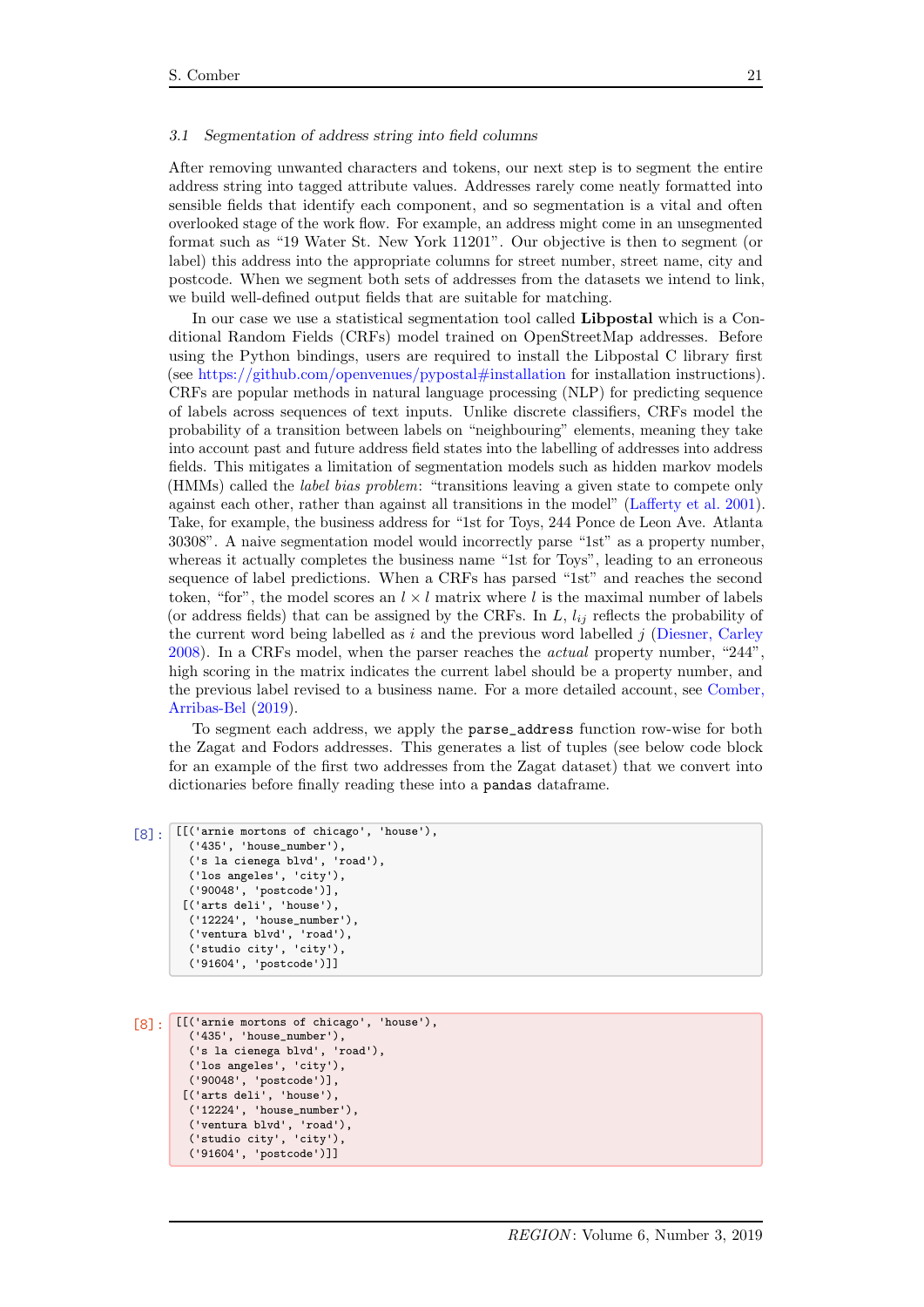```
[9]: # parse address string using libpostal CRF segmentation tool
      addr_zagat_parse = [parse_address(addr, country='us') for addr in
      ... matched_address.addr_zagat]
      addr_fodor_parse = [parse_address(addr, country='us') for addr in
      ... matched address.addr fodor]
      # convert to pandas dataframe
      addr_zagat_parse = pd.DataFrame.from_records([{k: v for v, k in row} for row in
      ... addr_zagat_parse]).add_suffix('_zagat')
      addr_fodor_parse = pd.DataFrame.from_records([{k: v for v, k in row} for row in
      ... addr_fodor_parse]).add_suffix('_fodor')
      # vertical join of CRF-parsed addresses between both dataframes
      matched_address = matched_address.join(addr_zagat_parse).join(addr_fodor_parse)
```
Given we know the match status of our training data, we can safely join the records back together once we have successfully segmented them. Moreover, as we know the match status in advance, we can assign unique IDs that we will use later to create a binary variable for indicating whether an address pair is matched or non-matched.

```
[10]: # create unique ID for matched addresses, these will be used later to create a match
        status
       uids = [str(uuid.uuid4()) for i in matched_address.iterrows()]
       # the following two lines will assign the same uid to both columns, thus facilitating
        a match
       addr_zagat_parse['uid'], addr_fodor_parse['uid'] = uids, uids
       match_ids = pd.DataFrame({'zagat_id' : addr_fodor_parse['uid'], 'fodor_id' :
        ... addr_fodor_parse['uid']})
```

```
[11]: * join match ids to main dataframe
       matched_address = matched_address.join(match_ids)
       # preview of our parsed dataframe with uids assigned
       matched_address.head().style.set_table_styles(styles)
```
# [11]: Output in Table [2](#page-6-0)

#### 4 Creation of candidate address pairs using a 'full index'

Once our addresses have met a particular standard of quality and are segmented into the desired address fields, the next step requires us to create candidate pairs of addresses that potentially resolve to the same address. In record linkage, this step is typically called indexing or blocking, and is required to reduce the number of address pairs that are compared. In doing so we remove pairs that are unlikely to resolve to true matches. To demonstrate the utility of blocking and why it is so important to address matching, we first create a full index which creates all possible combinations of address pairs. More concretely, a full index generates the Cartesian product between both sets of addresses. Conditional on the size of both dataframes, full blocking is highly computationally inefficient, and in our case we create  $112 \times 112 = 12544$  candidate links; this has a complexity of  $O(n^2)$ . We demonstrate the full index method to motivate the desire for practitioners to implement more sophisticated blocking techniques.

## 4.1 Full index

Below, we instantiate an Index class before specifying the desired full index method for generating pairs of records. We then create the Cartesian join between the Zagat and Fodor addresses which creates a MultiIndex that links every Zagat address with every Fodor address.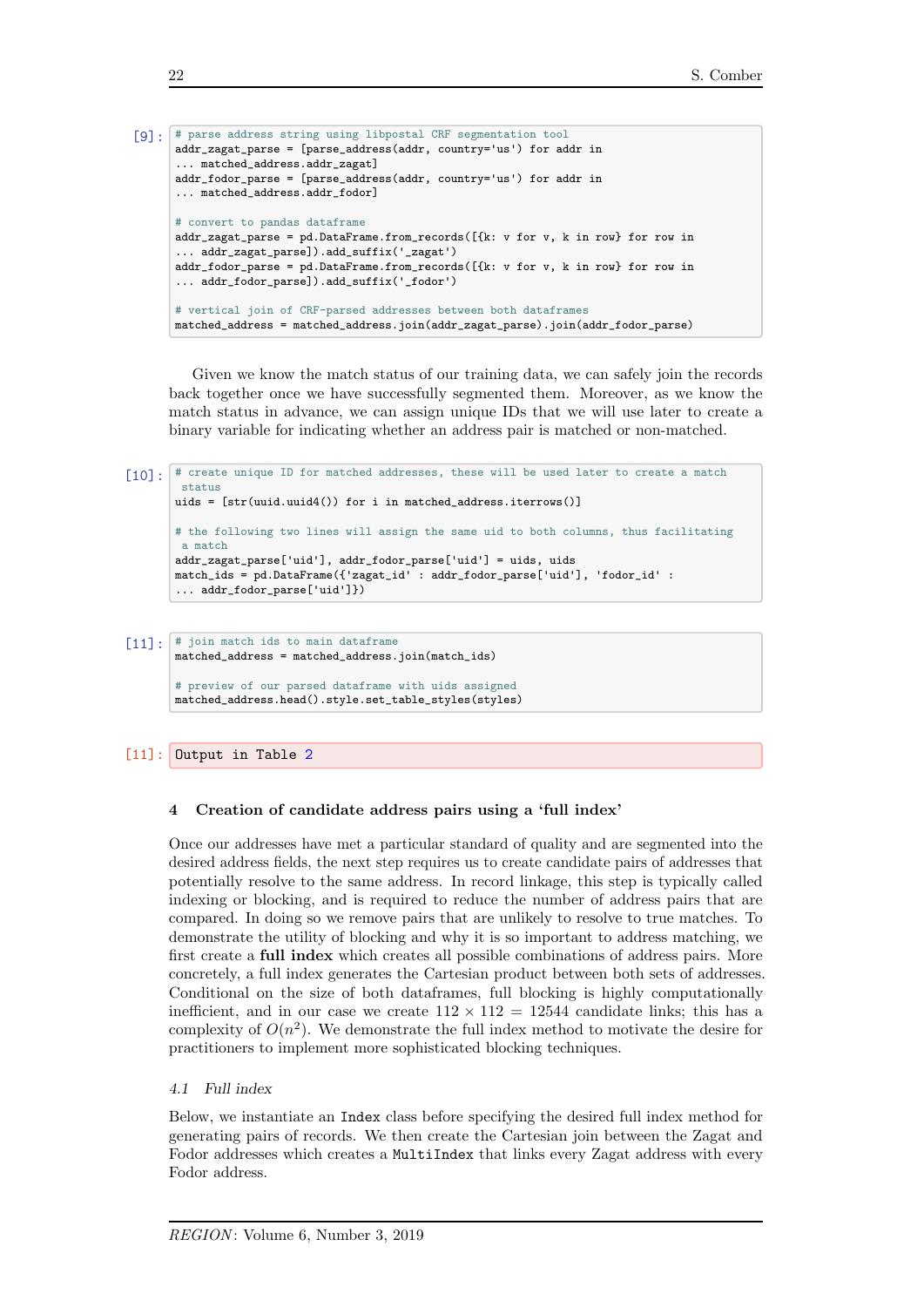<span id="page-6-0"></span>

| rict_zagat<br>city_dist-  | nan                                                                            | nan                                                                                 | nan                                                       | nan                                                         | nan                                                    |                                             |
|---------------------------|--------------------------------------------------------------------------------|-------------------------------------------------------------------------------------|-----------------------------------------------------------|-------------------------------------------------------------|--------------------------------------------------------|---------------------------------------------|
|                           | los angeles                                                                    | studio city                                                                         | nan                                                       | sherman oaks                                                | los angeles                                            |                                             |
| category_fodor city_zagat | american                                                                       | american                                                                            | californian                                               | french                                                      | american                                               |                                             |
| phone_num-<br>ber_fodor   | 310/246-1501                                                                   | 818/762-1221                                                                        | 310/472-1211                                              | 818/788-3536                                                | 213/938-1447                                           |                                             |
| category_zagat            | steakhouses                                                                    | delis                                                                               | californian                                               | french bistro                                               | californian                                            |                                             |
| phone_num-<br>ber_zagat   | 310-246-1501                                                                   | 818-762-1221                                                                        | 310-472-1211                                              | 818-788-3536                                                | 213-938-1447                                           |                                             |
| addr_fodor                | of chicago 435<br>arnie mortons<br>blvd los ange-<br>s la cienega<br>les 90048 | sen 12224 ven-<br>arts delicates-<br>$\tt{t}$ ura blvd $\tt{stu}$<br>dio city 91604 | 701 stone can-<br>yon rd bel air<br>hotel belair<br>77006 | $14016$ ventura<br>blvd sherman<br>cafe bizou<br>oaks 91423 | campanile 624<br>s la brea ave<br>los angeles<br>90036 | Continued (additional columns) on next page |
| Nr addr_zagat             | of chicago 435<br>arnie mortons<br>s la cienega<br>blvd los ange-<br>les 90048 | arts deli 12224<br>ventura blvd<br>${\rm studio}$ city<br>91604                     | 701 stone can-<br>yon rd bel air<br>belair hotel<br>90077 | cafe bizou $14016$ ventura<br>blvd sherman<br>oaks 91423    | campanile 624<br>s la brea ave<br>los angeles<br>90036 |                                             |
|                           |                                                                                |                                                                                     | 2                                                         | S                                                           | 4                                                      |                                             |

Table 2: Output produced by code  $11\,$ Table 2: Output produced by code 11

REGION: Volume 6, Number 3, 2019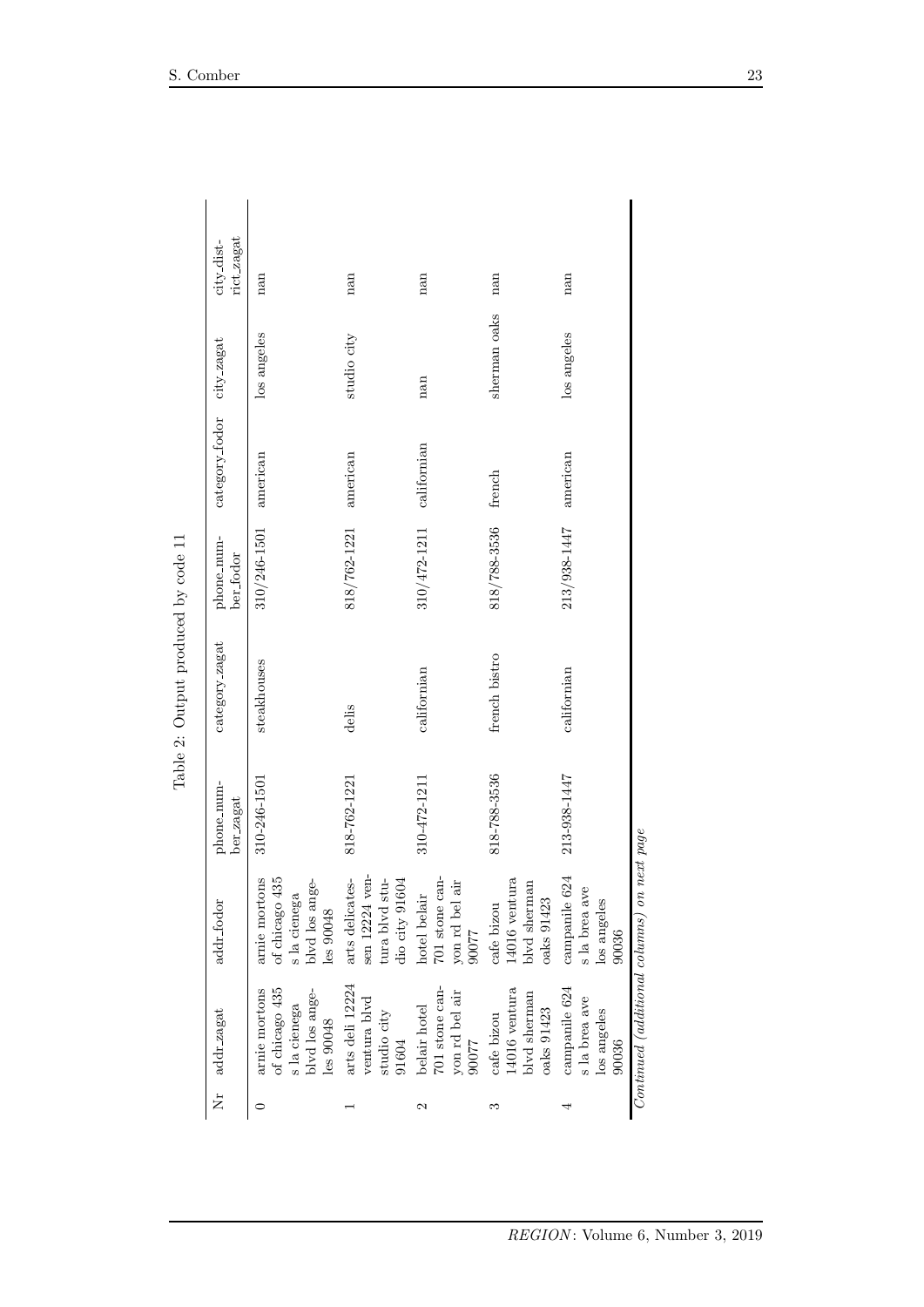|         | Table $2-$                  | Continued from                                                                                                                                                                                       | previous page              |                                                                                                                                                                                                      |              |              |                          |                             |
|---------|-----------------------------|------------------------------------------------------------------------------------------------------------------------------------------------------------------------------------------------------|----------------------------|------------------------------------------------------------------------------------------------------------------------------------------------------------------------------------------------------|--------------|--------------|--------------------------|-----------------------------|
| ž       | house_zagat                 | house_num-<br>ber_zagat                                                                                                                                                                              | postcode_zagat             | road_zagat                                                                                                                                                                                           | suburb_zagat | city_fodor   | rict_fodor<br>city_dist- | house_fodor                 |
| $\circ$ | arnie mortons<br>of chicago | 435                                                                                                                                                                                                  | 90048                      | s la cienega blvd                                                                                                                                                                                    | nan          | los angeles  | nan                      | arnie mortons<br>of chicago |
|         | arts deli                   | 12224                                                                                                                                                                                                | 91604                      | ventura blvd                                                                                                                                                                                         | nan          | studio city  | nan                      | arts delicates-<br>sen      |
| N       | belair hotel                | $701\,$                                                                                                                                                                                              | 90077                      | stone canyon rd<br>bel air                                                                                                                                                                           | nan          | nan          | nan                      | hotel belair                |
| S       | cafe bizou                  | 14016                                                                                                                                                                                                | 91423                      | ventura blvd                                                                                                                                                                                         | nan          | sherman oaks | nan                      | cafe bizou                  |
| 4       | campanile                   | 624                                                                                                                                                                                                  | 90036                      | s la brea ave                                                                                                                                                                                        | nan          | los angeles  | nan                      | campanile                   |
|         |                             |                                                                                                                                                                                                      |                            |                                                                                                                                                                                                      |              |              |                          |                             |
| Ż       | house_num-<br>ber_fodor     | postcode-<br>fodor                                                                                                                                                                                   | road_fodor                 | state_fodor                                                                                                                                                                                          | suburb_fodor |              |                          |                             |
|         | 435                         | 90048                                                                                                                                                                                                | s la cienega blvd          | nan                                                                                                                                                                                                  | nan          |              |                          |                             |
|         | 12224                       | 91604                                                                                                                                                                                                | ventura blvd               | nan                                                                                                                                                                                                  | nan          |              |                          |                             |
| 2       | <b>IO2</b>                  | 77006                                                                                                                                                                                                | stone canyon rd<br>bel air | nan                                                                                                                                                                                                  | nan          |              |                          |                             |
| S       | 14016                       | 91423                                                                                                                                                                                                | ventura blvd               | nan                                                                                                                                                                                                  | nan          |              |                          |                             |
| 4       | 624                         | 90036                                                                                                                                                                                                | s la brea ave              | nan                                                                                                                                                                                                  | nan          |              |                          |                             |
|         |                             |                                                                                                                                                                                                      |                            |                                                                                                                                                                                                      |              |              |                          |                             |
| Ż       | zagat_id                    |                                                                                                                                                                                                      |                            | fodor_id                                                                                                                                                                                             |              |              |                          |                             |
| N       |                             | 936687e2-1161-4ecd-98c3-b5ac620d8776<br>20a05006-d08e-4245-b014-ab2d0f552662<br>1b1e1ee1-c880-4722-abaa-4ec44c7d94a6<br>99bbcd03-ce45-40b5-907f-47f5ae16ae29<br>f2548f68-2326-4706-bdc1-dbfc265ecbf3 |                            | 20a05006-d08e-4245-b014-ab2d0f552662<br>936687e2-1161-4ecd-98c3-b5ac620d8776<br>1b1e1ee1-c880-4722-abaa-4ec44c7d94a6<br>99bbcd03-ce45-40b5-907f-47f5ae16ae29<br>f2548f68-2326-4706-bdc1-dbfc265ecbf3 |              |              |                          |                             |
|         |                             |                                                                                                                                                                                                      |                            |                                                                                                                                                                                                      |              |              |                          |                             |

REGION: Volume 6, Number 3, 2019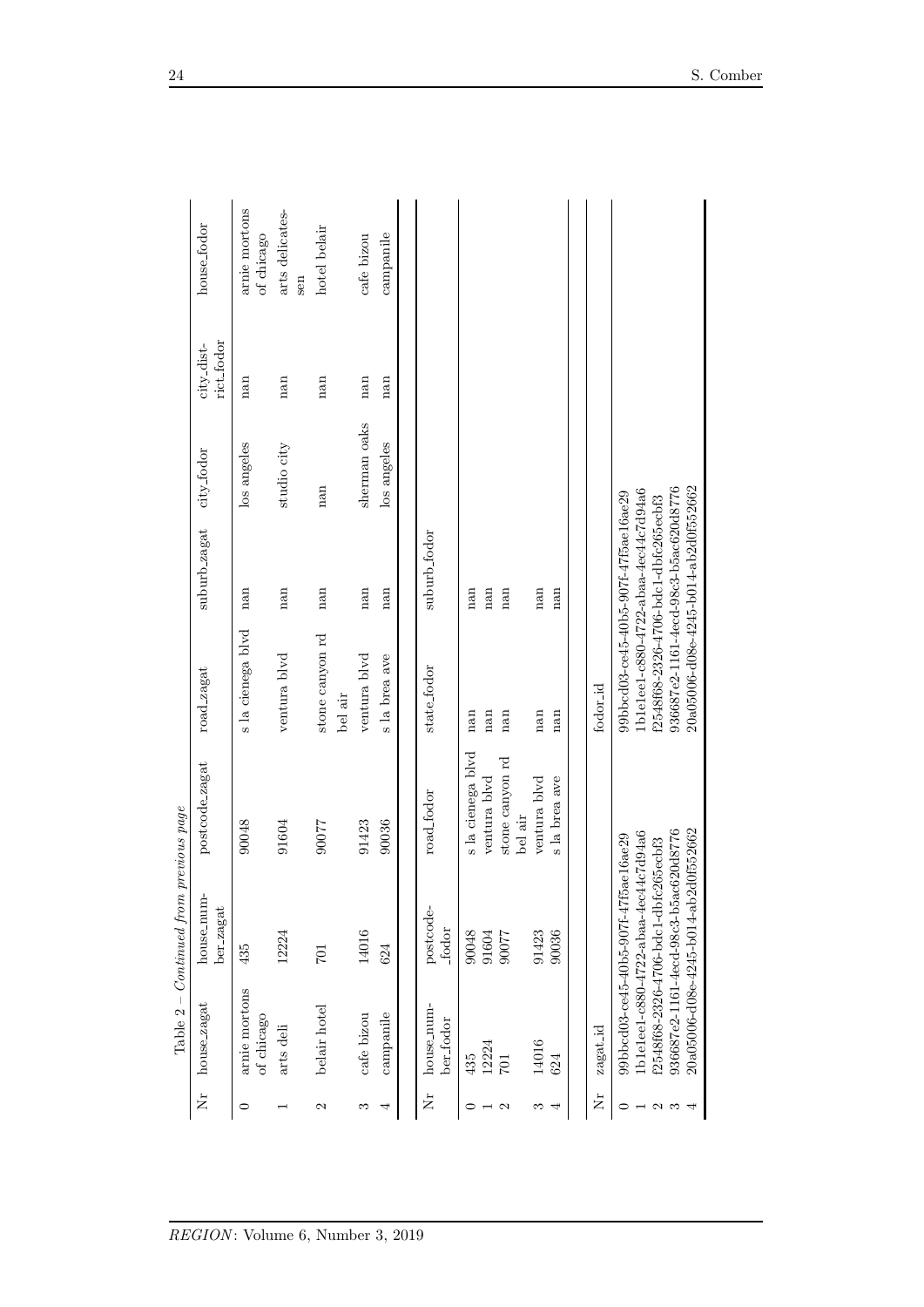```
[12]: indexer = rl.Index()
       indexer.full()
       # create cartesian join between zagat and fodor restaurant addresses
       candidate_links = indexer.index(matched_address.city_zagat, matched_address.city_fodor)
[12]: WARNING:recordlinkage:indexing - performance warning - A full index can result in large
       number of record pairs.
[13]: # this creates a two-level multiindex, so we name addresses from the zagat and fodor
        databases, respectively.
       candidate links \cdot names = [ 'zapat' , 'footor']print('{} candidate links created using full indexing.'.format(len(candidate_links)))
```
[13]: 12544 candidate links created using full indexing.

In practice, a full index creates a dataframe with 12,544 rows and thus creates candidate address pairs between every possible combination of address from both the Zagat and Fodor datasets. Once we generate this dataframe of potential matches, we create a match status column and assign a 1 to actual matched addresses and 0 to non-matches based on the unique IDs created earlier.

```
[14]: # lets create a function we can reuse later on
       def return_candidate_links_with_match_status(candidate_links):
            # we return a vector of label values for both the zagat and fodor restaurant
           IDs from the multiindex
           zagat_ids = candidate_links.get_level_values('zagat')
           fodor_ids = candidate_links.get_level_values('fodor')
           # now we create a new dataframe as long as the number of candidate links
           zagat = matched_address.loc[zagat_ids][['city_zagat', 'house_zagat',\
                                                    'house_number_zagat', 'road_zagat',\
                                                    'suburb_zagat', 'zagat_id']]
           fodor = matched_address.loc[fodor_ids][['city_fodor','house_fodor',\
                                                    'house_number_fodor', 'road_fodor',\
                                                    'suburb_fodor', 'fodor_id']]
           # vertically concateate addresses from both databases
           candidate_link_df = pd.concat([zagat.reset_index(drop=True),
            ... fodor.reset_index(drop=True)], axis=1)
           # next we create a match status column that we will use to train a machine
            learning model
           candidate_link_df['match_status'] = np.nan
           # assign 1 for matched, 0 non-matched
           candidate_link_df.loc[candidate_link_df['zagat_id'] ==
            ... candidate_link_df['fodor_id'], 'match_status'] = 1.
           candidate_link_df.loc[ ~(candidate_link_df['zagat_id'] ==
            ... candidate_link_df['fodor_id']), 'match_status'] = 0.
           return candidate_link_df
       candidate_link_df = return_candidate_links_with_match_status(candidate_links)
```
#### 4.2 Creation of comparison vectors from indexed addresses

To resolve addresses into matches and non-matches we generate comparison vectors between each candidate address pair. Each element of this comparison vector is a similarity metric used to assess the closeness of two address fields. In our case, we use Jaro-Winkler similarity because it has been observed to perform best on attributes containing named values (e.g., property names, street names, or city names) [\(Christen](#page-20-4)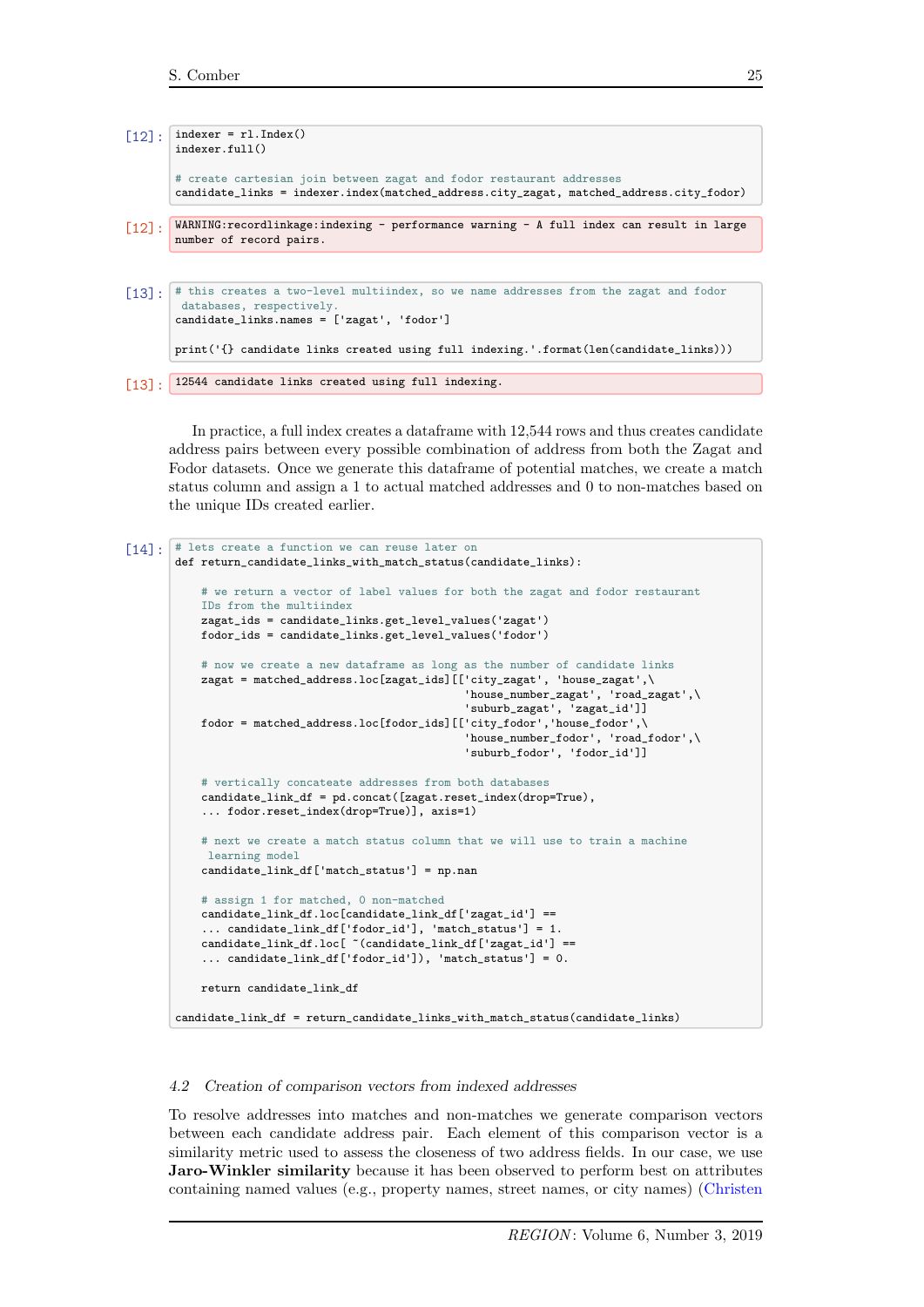[2012,](#page-20-4) [Yancey](#page-20-8) [2005\)](#page-20-8). The Jaro similarity of two given address components  $a_1$  and  $a_2$  is given by

jaro sim = 0 if m = 0 1 3 ( m <sup>|</sup>a1<sup>|</sup> + m <sup>|</sup>a2<sup>|</sup> + m−t <sup>m</sup> ) otherwise

where  $|a_i|$  is the length of the address component string  $a_i$ , m is the number of matching characters, and t is the number of transpositions required to match the two address components. We will create a function that makes use of the jellyfish implementation of Jaro-winkler similarity. Several other string similarity metrics are available and are optimised for particular use cases and data types. See Chapter 5 of [Christen](#page-20-4) [\(2012\)](#page-20-4) for an excellent overview.

```
[15]: def jarowinkler_similarity(s1, s2):
```

```
conc = pd.concat([s1, s2], axis=1, ignore_index=True)
def jaro_winkler_apply(x):
    try:
       return jellyfish.jaro_winkler(x[0], x[1])
    # raise error if fields are empty
    except Exception as err:
        if pd.isnull(x[0]) or pd.isnull(x[1]):return np.nan
        else:
            raise err
# apply row-wise to concatenated columns
return conc.apply(jaro_winkler_apply, axis=1)
```
Before applying Jaro-Winkler similarity we need to choose columns that were segmented in both the Zagat and Fodor datasets.

```
[16]: # lets take a look at the columns we have available
         candidate_link_df.columns
[16]: Index(['city_zagat', 'house_zagat', 'house_number_zagat', 'road_zagat',
'suburb_zagat', 'zagat_id', 'city_fodor', 'house_fodor',
                  'house_number_fodor', 'road_fodor', 'suburb_fodor', 'fodor_id',
                  'match_status'].
                dtype='object')
```
As we can only match columns that were parsed in both address datasets, this means we lose two columns, city district zagat and state fodor, that were parsed by the CRF segmentation model. Once we observe which address fields are common to both datasets, we create so-called comparison vectors from candidate address pairs of the Zagat and Fodor datasets. Each element of the comparison vector represents the string similarity between address fields contained in both databases. For example, city\_jaro describes the string similarity between the columns city\_zagat and city\_fodor. Looking at the first two rows of our comparison vectors dataframe, a city\_jaro value of 1.00 implies an exact match whereas a value of 0.4040 implies a number of modifications are required to match the two city names, and so these are less likely to correspond to a match.

```
[17]: # create a function for building comparison vectors we can reuse later
       def return_comparison_vectors(candidate_link_df):
          candidate_link_df['city_jaro'] = jarowinkler_similarity(candidate_link_df.
           ...city_zagat, candidate_link_df.city_fodor)
          candidate_link_df['house_jaro'] = jarowinkler_similarity(candidate_link_df.
           ...house_zagat, candidate_link_df.house_fodor)
          candidate_link_df['house_number_jaro'] = jarowinkler_similarity(candidate_link_df.
           ...house_number_zagat, candidate_link_df.house_number_fodor)
```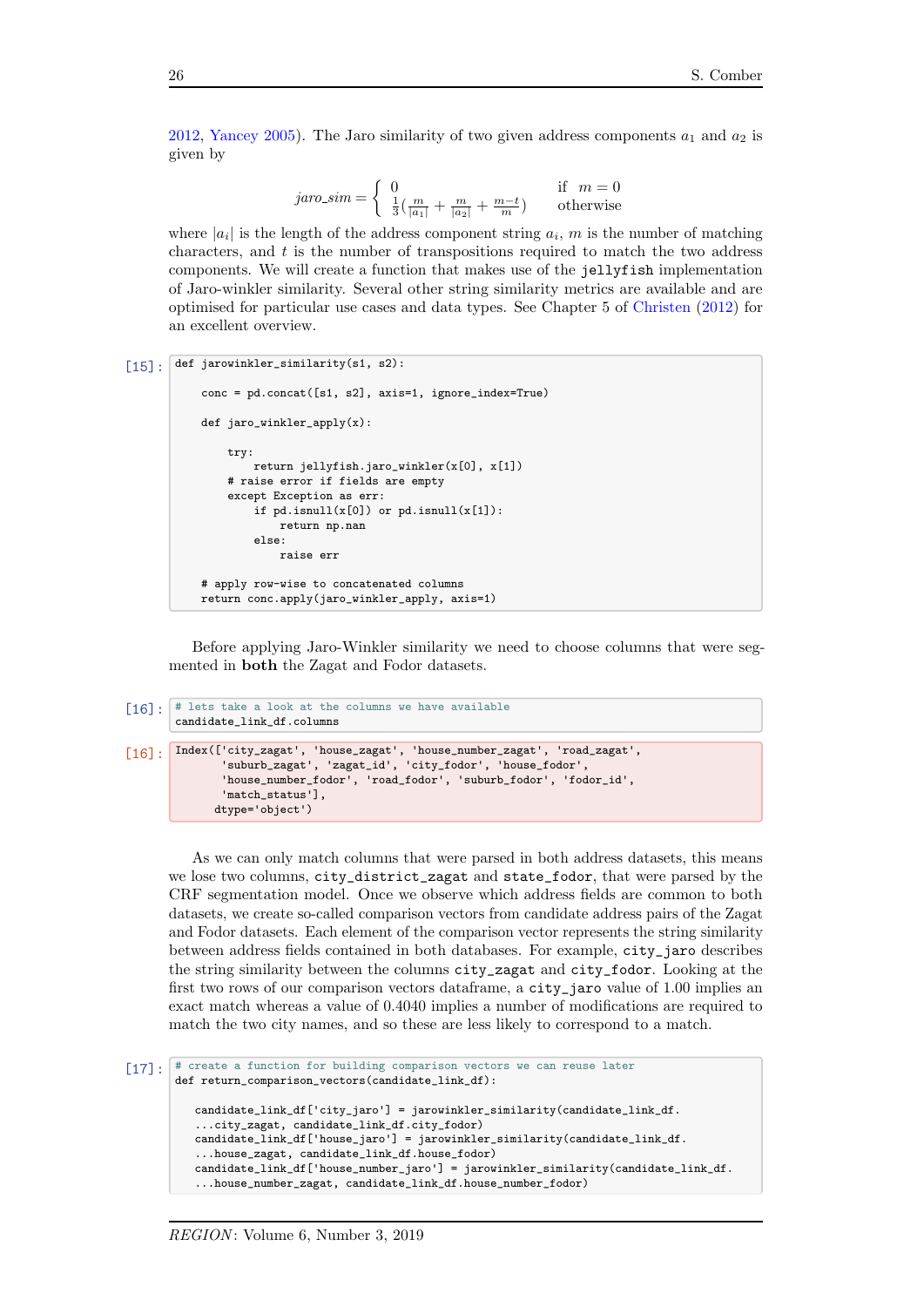| Table 3: Output of code 17 |  |  |  |
|----------------------------|--|--|--|
|----------------------------|--|--|--|

<span id="page-10-0"></span>

|   | city_jaro | house_jaro | house_number_jaro | road_jaro | suburb_jaro | match_status |
|---|-----------|------------|-------------------|-----------|-------------|--------------|
|   |           |            |                   |           |             |              |
|   | 0.40404   | 0.568301   |                   | 0.629085  |             |              |
|   |           | 0.482143   |                   | 0.674077  |             |              |
| 3 | 0.626263  | 0.502778   | 0.511111          | 0.629085  |             |              |
|   |           | 0.45463    |                   | 0.831493  |             |              |

```
candidate_link_df['road_jaro'] = jarowinkler_similarity(candidate_link_df.
   ...road_zagat, candidate_link_df.road_fodor)
   candidate_link_df['suburb_jaro'] = jarowinkler_similarity(candidate_link_df.
   ...suburb_zagat, candidate_link_df.suburb_fodor)
   # now we build a dataframe that contains the jaro-winkler similarity between the
   address components and the matching status
   comparison_vectors = candidate_link_df[['city_jaro', 'house_jaro',\
                                           'house_number_jaro','road_jaro',\
                                           'suburb_jaro', 'match_status']]
   # set NaN values to 0 so the comparison vectors can work with the applied classifiers
   comparison\_vectors = comparison\_vectors.fillna(0.)return comparison_vectors
comparison_vectors = return_comparison_vectors(candidate_link_df)
# lets preview this dataframe to build some intution as to how it looks
comparison_vectors.head().style.set_table_styles(styles)
```
#### 4.3 Classification and evaluation of match performance

Once we obtain comparison vectors for each candidate address pair, we frame our approach as a binary classification problem by resolving the vectors into matches and non-matches. As the Zagat and Fodors dataframe has labels that describe our address pairs as matched, we use supervised classification to train a statistical model, a random forest, to classify address pairs with an unknown match status into matches and non-matches. As a reminder, a random forest is generated using a multitude of decision trees during training which then outputs the mode of the match status decision for the individual trees.

In practice, we initialize a random forest object and split our comparison\_vectors dataframe into features containing our Jaro-Winkler string similarity features, X, and a vector used to predict match status of the addresses, y.

```
[18]: # create a random forest classifier that uses 100 trees and number of cores equal to
       those available on machine
       rf = RandomForestClassifier(n_estimators = 100,
                                    # Due to small number of features (5) we do not limit
                                    # depth of trees
                                   max_depth = None,
                                    # max number of features to evaluate split is
                                    # sart(n_features)
                                    max_features = 'auto',
                                   n_jobs = os.cpu_count())
       # define metrics we use to assess the model
       scoring = ['precision', 'recall', 'f1']
       folds = 10# extract the jaro-winkler string similarity and match label
       X = comparison\_vectors.iloc[:, 0:5]y = comparison_vectors['match_status']
```
<sup>[17]:</sup> Output in Table [3](#page-10-0)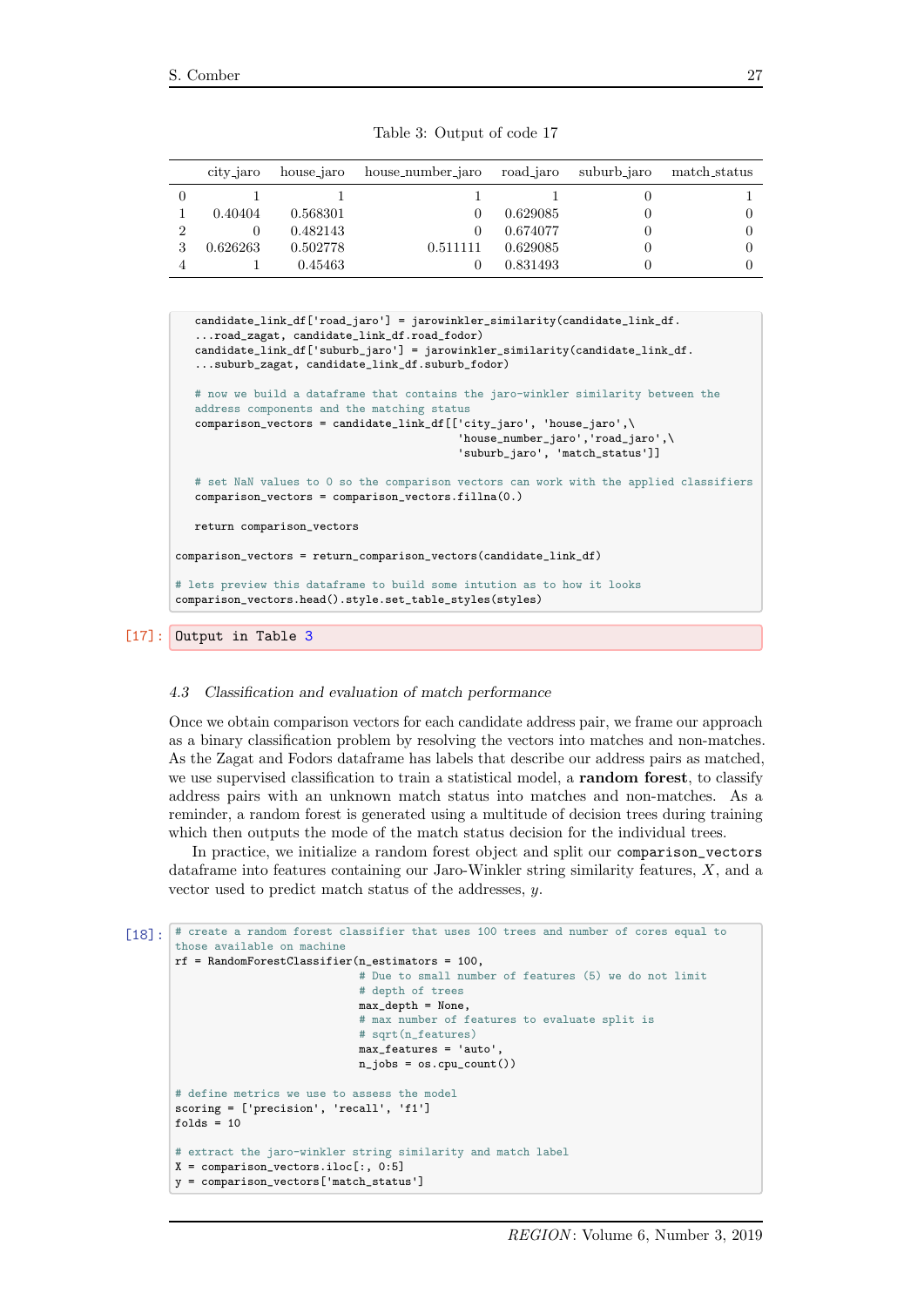To evaluate the performance of our built classification model, we use 10-fold crossvalidation meaning the performance measures are averaged across the test sets used within the 10 folds. We use three metrics that are commonly used to evaluate machine learning models. Recall measures the proportion of address pairs that should have been classified, or recalled, as matched [\(Christen](#page-20-4) [2012\)](#page-20-4). The precision (or, equivalently, the positive predictive value) calculates the proportion of the matched address pairs that are classified correctly as true matches [\(Christen](#page-20-4) [2012\)](#page-20-4). Finally, the F1 score reflects the harmonic mean between precision and recall. Our cross-validation exercise is executed in the following cell.

[19]: # 10-fold cross-validation procedure scores = cross\_validate(estimator = rf,  $X = X$  $y = y$ ,  $cv = folds,$ scoring = scoring, return\_train\_score = False)

```
[20]: print('Mean precision score is {} over {} folds.'.format( np.round(np.
        ...mean(scores['test_precision']), 4), folds))
       print('Mean recall score is {} over {} folds.'.format( np.round(np.
        ...mean(scores['test_recall']), 4), folds))
       print('Mean F1 score is {} over {} folds.'.format( np.round(np.
        ...mean(scores['test_f1']), 4), folds))
```

```
[20]: Mean precision score is 0.9546 over 10 folds.
       Mean recall score is 0.928 over 10 folds.
       Mean F1 score is 0.9383 over 10 folds.
```
Overall, the high precision value implies that 95% of true positives are successfully disambiguated from false positives. Moreover, our recall value implies that 93% of all potential matches were successfully returned, with the remaining 7% of correct matches incorrectly labelled as false negatives. Given the high values in both of these metrics, the accompanying F1 score is equally high.

#### 5 Creation of candidate address pairs by blocking on zipcode

While a Cartesian product could be useful in a linkage exercise where we have a very small number of matched addresses, in production environments more sophisticated techniques are generally required to create candidate address links. This is particularly the case when we have a large number of addresses. Thus, blocking is typically introduced to partition the set of all possible address comparisons to within mutually exclusive blocks. If we let b equal the number of blocks, we reduce the complexity of the comparison exercise to  $O(\frac{n^2}{h})$  $\frac{b^2}{b}$ , which is far more computationally tractable than the full index method used above.

When deciding which column to use as a blocking key we generally need pay attention to two main considerations. Firstly, we pay attention to attribute data quality. Typically when identifying a blocking key, we choose a key that has a **low number of missing** values. This is because choosing a key with many missing values forces a large number of addresses into a block where the key is an empty value, which may lead to many misclassified address matches. And secondly we pay attention to the frequency distribution of attribute values. We optimise towards a uniform distribution of values, as typically skewed distributions that result in some values occurring very frequently mean that these values will dominate the candidate pairs of address generated.

These considerations are addressed in the following two code blocks.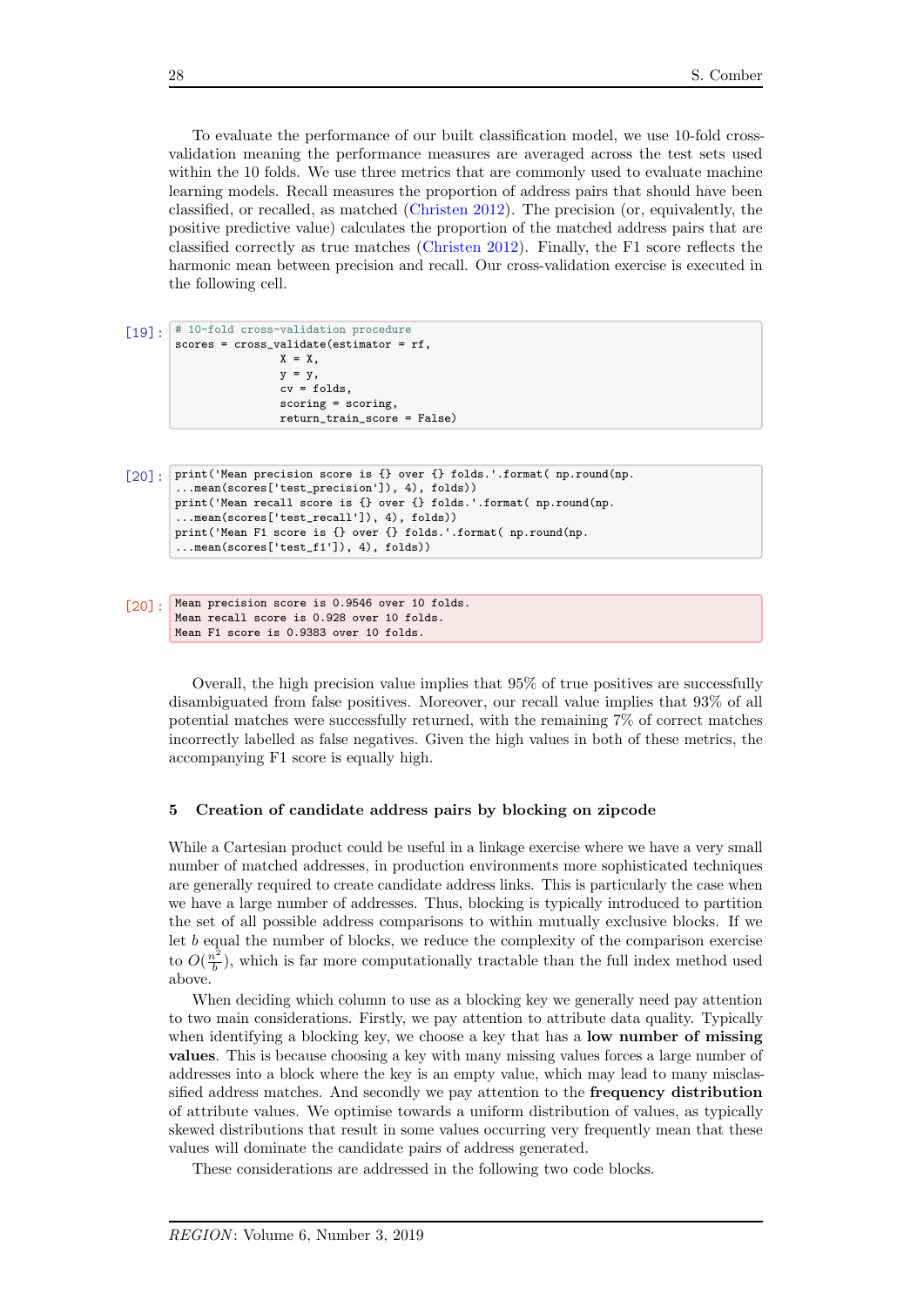<span id="page-12-0"></span>



```
[21]: print("Missing postcodes for Zagat addresses: {}. \n
       Missing postcodes for Fodor addresses: {}.".format(matched_address.postcode_zagat.
        ...isnull().sum(), matched_address.postcode_fodor.isnull().sum()))
[21]: Missing postcodes for Zagat addresses: 1.
       Missing postcodes for Fodor addresses: 0.
[22]: # check distribution of postcode blocks
       pc_dist = matched_address.groupby('postcode_fodor').size().to_frame().
        ...rename(columns={0:'n_addresses'})
       f, ax = plt.subplots(1, figsize=(10,6))sns.kdeplot(pc_dist.n_addresses.values, color='g', shade=True, legend=False)
       ax.set_xlabel('Number of addresses in postcode block ($\mu = {}$, $\sigma = {}$).'
                     .format(np.mean(pc_dist.n_addresses), np.round(np.std(pc_dist.n_addresses),
                    2)), size=15)
       plt.show()
```

```
[22]: Output in Figure 1
```
The postcode attribute looks like a sensible choice of blocking key because it contains just one missing value and there are very low numbers of candidate address comparisons within each block. As you can see in the output below, when we use a more sophisticated indexing technique we generate a far lower number of candidate address comparisons. In fact, we create only 1014 candidate address links despite adding synthetic non-matches (discussed below). Overall, our introduction of blocking substantially lowers the computational requirement of the linkage task.

# 5.1 Creation of synthetic non-matched addresses

To make this exercise more realistic, let's also create 112 synthetic non-matches so we have 224 addresses in total. This will also be important for training our machine learning technique to learn the representations of non-matched addresses in addition to matches. In this case we use the FEBRL data set generator script generate.py to create an artificially generated dataset (see [http://users.cecs.anu.edu.au/ Peter.Christen/Febrl/febrl-](http://users.cecs.anu.edu.au/~Peter.Christen/Febrl/febrl-0.3/febrldoc-0.3/node70.html)[0.3/febrldoc-0.3/node70.html\)](http://users.cecs.anu.edu.au/~Peter.Christen/Febrl/febrl-0.3/febrldoc-0.3/node70.html). The script uses Python 2.7, so we read the output as JSON so the user does not have to rely on an external input. We do this in keeping with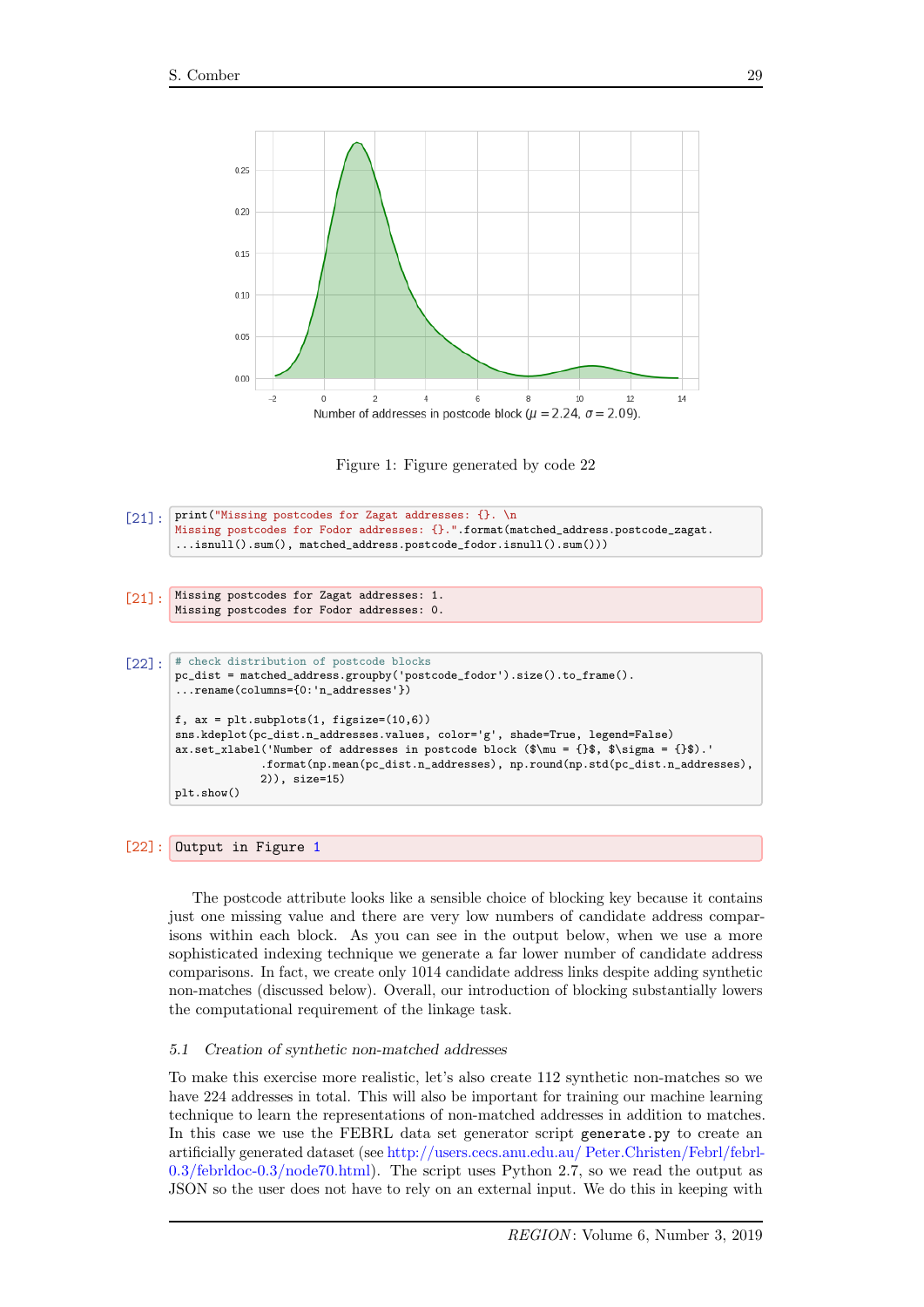a self-contained notebook but describe the steps required to reproduce the non-matches below.

The synthetic non-matches are essentially random permutations of the matched addresses. These are constructed on the basis of frequency tables for each address field that count the occurrence of particular values. For example, the first row of a frequency table for a house number would look like:

```
<house_number_attribute_value>,<frequency_of_occurence>.
```

```
[23]: # first we need columns from the zagat and fodor databases to create random addresses
       zagat_cols = ['city_zagat', 'house_number_zagat',\
                      'house_zagat', 'suburb_zagat',\
                      'road_zagat', 'postcode_zagat']
       fodor\_cols = ['city_fodor', 'house_number_fodor', \'house_fodor', 'suburb_fodor',\
                      'road_fodor','postcode_fodor']
       # create a directory for address component frequencies
       if not os.path.exists('freqs'):
           os.makedirs('freqs')
       # create distributions of address components for both datasets that will be used to
       # create fake addresses
       for cols in [zagat_cols, fodor_cols]:
           for col in cols:
               freq = matched_address[col].value_counts().reset_index()
               freq.to_csv('freqs/{}_freq.csv'.format(col), index=False, header=False)
```
The script generate.py takes six parameters that are used to create non-matched addresses. The first argument demarcates the number of original records to be generated; the second specifies the number of duplicate records from the original to be generated; and the third, fourth and fifth arguments define the maximal number of duplicate records that will be created based on one original record, the maximum number of modifications introduced to the address field, and the maximum number of modifications introduced to the address, respectively. The final parameter is used to enter which probability distribution will be to create duplicate records – i.e. uniform, poisson, or zipf. In our case we are only interested in building synthetic non-matches (and not duplicates), so we set the number of original records to be built as 112, the number of duplicates generated as 0, and leave the number of modifications introduced by the recommended default settings.

In addition, for each address field, users are asked to define a dictionary inside generate.py that outlines the probability for particular modifications. This includes setting the probability of modifications such as misspellings, insertions, deletions, substitutions and transpositions of word and characters. An example dictionary for the house number address field is given below where we set the file path to the word frequency CSV generated above:

```
\lceil 24 \rceil. house_number_dict = {'name':'house_number',
                               'type':'freq',
                        'char_range':'digit',
                       # 'freq_file':'freqs/house_number_fodor_freq.csv',
                        'freq_file':'freqs/house_number_zagat_freq.csv',
                       'select_prob':0.20,
                          'ins_prob':0.10,
                          'del_prob':0.16,
                          'sub_prob':0.54,
                        'trans_prob':0.00,
                     'val_swap_prob':0.00,
                     'wrd_swap_prob':0.00,
                      'spc_ins_prob':0.00,
                      'spc_del_prob':0.00,
                         'miss_prob':0.00,
                      'new_val_prob':0.20}
```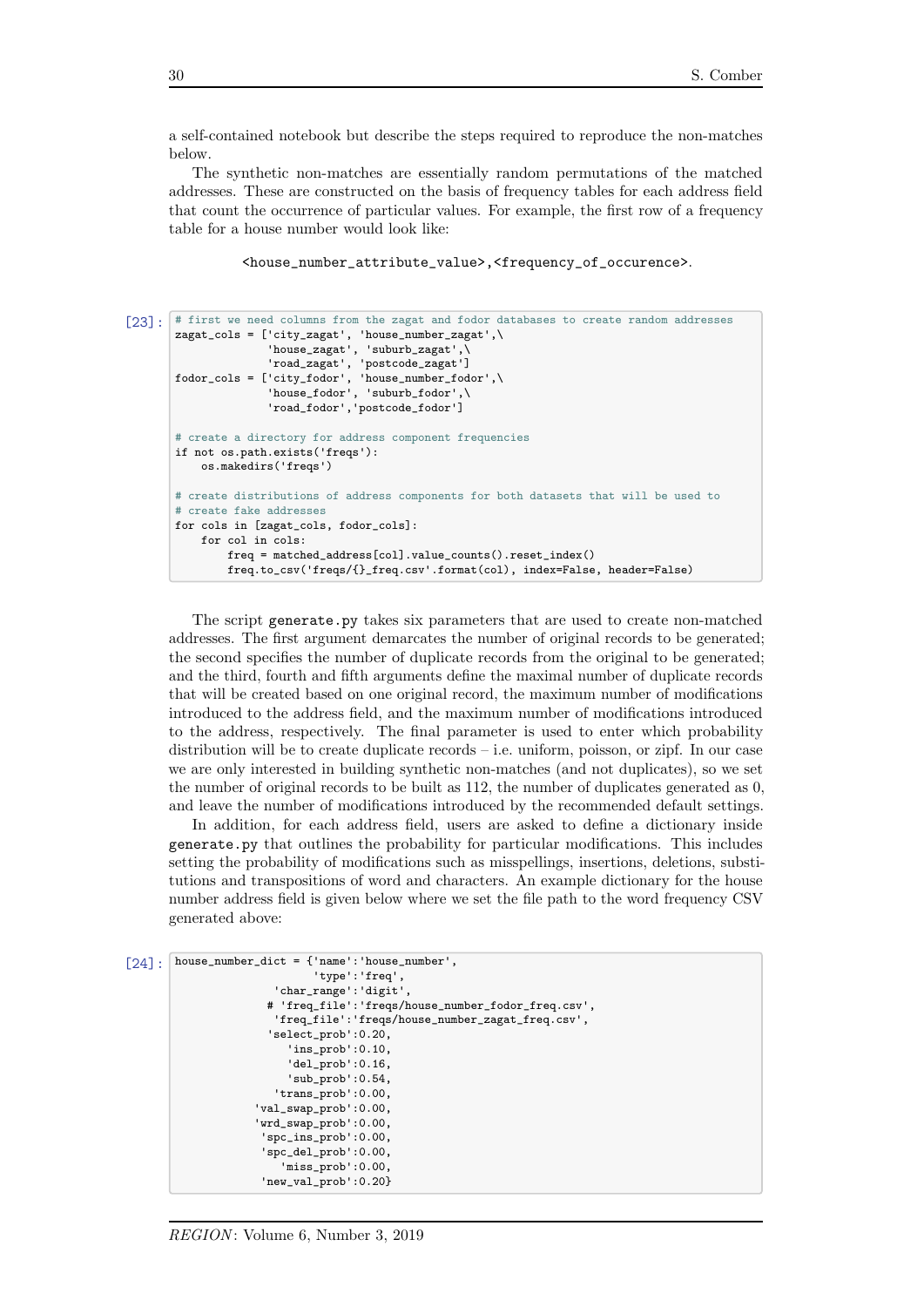[Damerau](#page-20-9) [\(1964\)](#page-20-9) finds the proportions of typographical errors are typically spread as substitutions (59%), deletions (16%), transpositions (2%), insertions (10%) and multiple errors (13%). For this reason we broadly align our dictionary probabilities with these findings. After defining sensible probabilities for modifications, we execute the following scripts on a terminal which will create a file, zagat\_synthetic\_addresses.csv and fodor\_synthetic\_addresses.csv consisting of synthetic addresses from the Zagat and Fodor datasets, respectively.

For simplicity we generate our non-matches using all the data at once. However, in a real-world application, we might wish to create non-matches within each zipcode block one at a time. This would create more realistic synthetic non-matches. This is because non-matched addresses would be constructed from the frequency tables of each zipcode block, meaning each non-match would share more commonality to actual matched addresses. In practice, this would improve the predictive power of our classification model to disambiguate between candidate address pairs that have very subtle differences yet are still matched or non-matched.

[25]: # ! python2 generate.py zagat\_synthetic\_addresses.csv 112 0 4 2 2 poisson

[25]:

```
Create 112 original and 0 duplicate records
  Distribution of number of duplicates (maximal 4 duplicates):
  [(1, 0.0), (2, 0.375), (3, 0.75), (4, 0.9375)]
Step 1: Load and process frequency tables and misspellings dictionaries
Step 2: Create original records
Step 2: Create duplicate records
Step 3: Write output file
End.
```
[26]: # ! python2 generate.py fodor\_synthetic\_addresses.csv 112 0 4 2 2 poisson

```
[26]:
       Create 112 original and 0 duplicate records
         Distribution of number of duplicates (maximal 4 duplicates):
         [(1, 0.0), (2, 0.375), (3, 0.75), (4, 0.9375)]
       Step 1: Load and process frequency tables and misspellings dictionaries
       Step 2: Create original records
       Step 2: Create duplicate records
       Step 3: Write output file
       End.
```
We then read these synthetic non-matches into a dataframe.

```
[27]: * read parsed synthetic addresses
       synthetic_zagat_address = pd.read_csv('zagat_synthetic_addresses.csv').
       ...add_suffix('_zagat').drop(columns=['rec_id_zagat'])
       synthetic_fodor_address = pd.read_csv('fodor_synthetic_addresses.csv').
       ...add_suffix('_fodor').drop(columns=['rec_id_fodor'])
```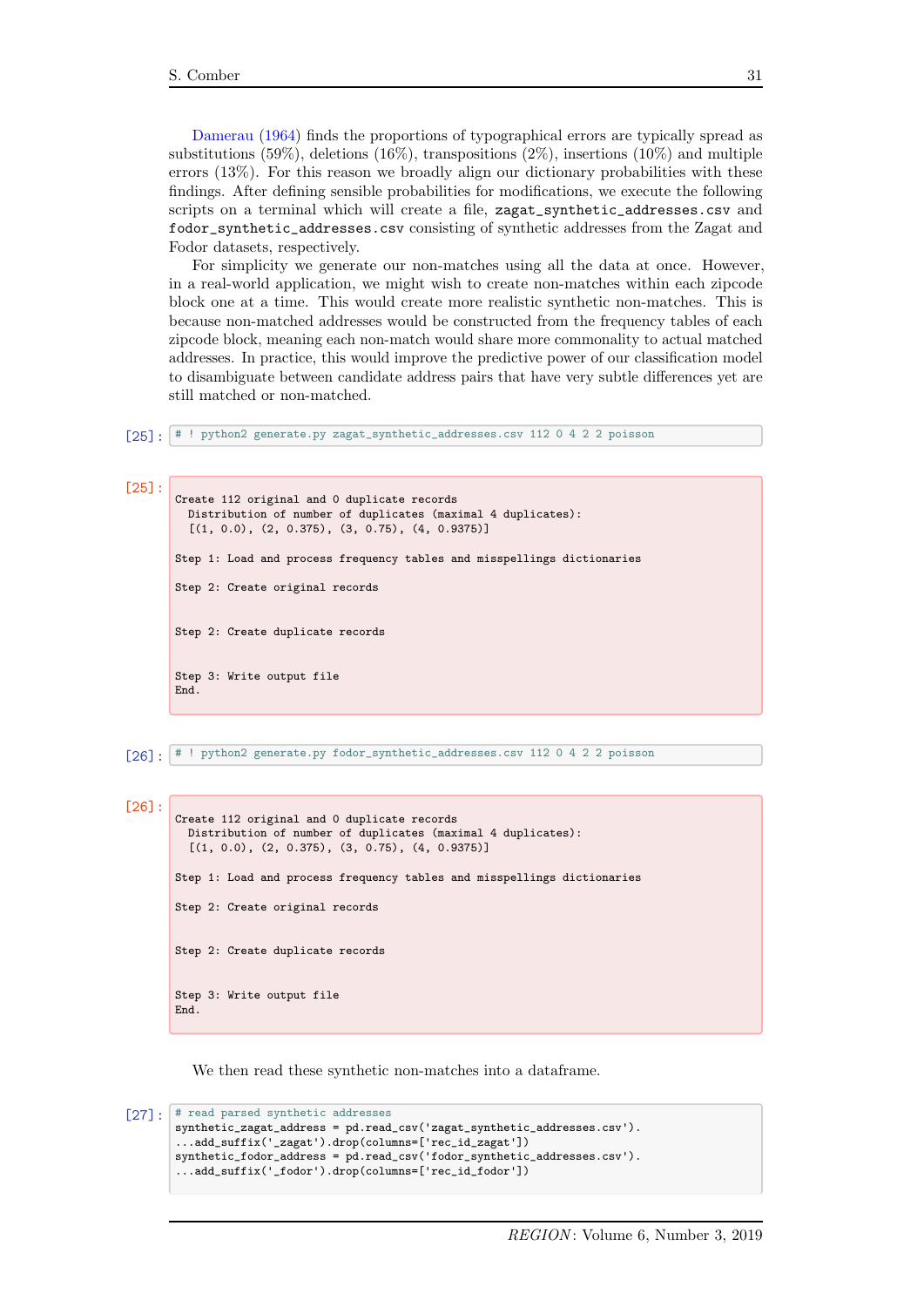```
# set uids for synthetic addresses
synthetic_zagat_address['zagat_id'] = [str(uuid.uuid4()) for i in
...synthetic_zagat_address.iterrows()]
synthetic_fodor_address['fodor_id'] = [str(uuid.uuid4()) for i in
...synthetic_fodor_address.iterrows()]
# join synthetic zagat and fodor addresses vertically
synthetic_non_matches = synthetic_zagat_address.join(synthetic_fodor_address)
# remove whitespace from column names and attributes
synthetic_non_matches = synthetic_non_matches.rename(columns = lambda x : x.strip())
synthetic_non_matches = synthetic_non_matches.applymap(lambda x : x.strip() if
...type(x) == str else x)
```
Now we have generated synthetic non-matches, we need to join these back to our dataframe of matched addresses. As the above steps require external scripts we provide the JSON required to reconstruct the synthetic dataframe in the dedicated Github repository. This can be read by executing the cell below which uses the pd.read\_json function.

```
[28]: ! wget https://raw.githubusercontent.com/SamComber/address_matching_workflow/master/
       ...synthetic_addresses.json
```

```
[28]: --2019-12-21 09:11:11-- https://raw.githubusercontent.com/SamComber/address_matching_
       workflow/master/synthetic_addresses.json
       Resolving raw.githubusercontent.com (raw.githubusercontent.com)... 199.232.56.133
       Connecting to raw.githubusercontent.com (raw.githubusercontent.com)|199.232.56.133|:443
        ... connected.
       HTTP request sent, awaiting response... 200 OK
       Length: 29098 (28K) [text/plain]
       Saving to: 'synthetic_addresses.json'
       synthetic_addresses 100% [=================>] 28.42K --.-KB/s in 0.02s
       2019-12-21 09:11:11 (1.16 MB/s) - 'synthetic_addresses.json' saved [29098/29098]
```
[29]:  $f = 'synthetic\_addresses.jspon'$ 

synthetic\_non\_matches = pd.read\_json(f)

In the cell below we join our matched addresses with our synthetic non-matches, creating a dataframe of 224 address pairs.

```
[30]: # align columns of matched_address dataframe for horizontal join
       matched_address = matched_address[['house_zagat', 'house_number_zagat', 'road_zagat',
       ... 'suburb_zagat', 'city_zagat', 'postcode_zagat','zagat_id', 'house_fodor',
       ... 'house_number_fodor', 'road_fodor', 'suburb_fodor', 'city_fodor', 'postcode_fodor',
       ... 'fodor_id']]
       # horizontal join between matched addresses and synthetic non-matches
       matches_with_non_matches = pd.concat([matched_address, synthetic_non_matches],
       ... ignore_index=True)
       print('{} address pairs created consisting of {} matches and {} synthetic non-matches.'.
       ...format(matches_with_non_matches.shape[0], matched_address.shape[0],
       ... synthetic_non_matches.shape[0]))
```

```
[30]: 224 address pairs created consisting of 112 matches and 112 synthetic non-matches.
```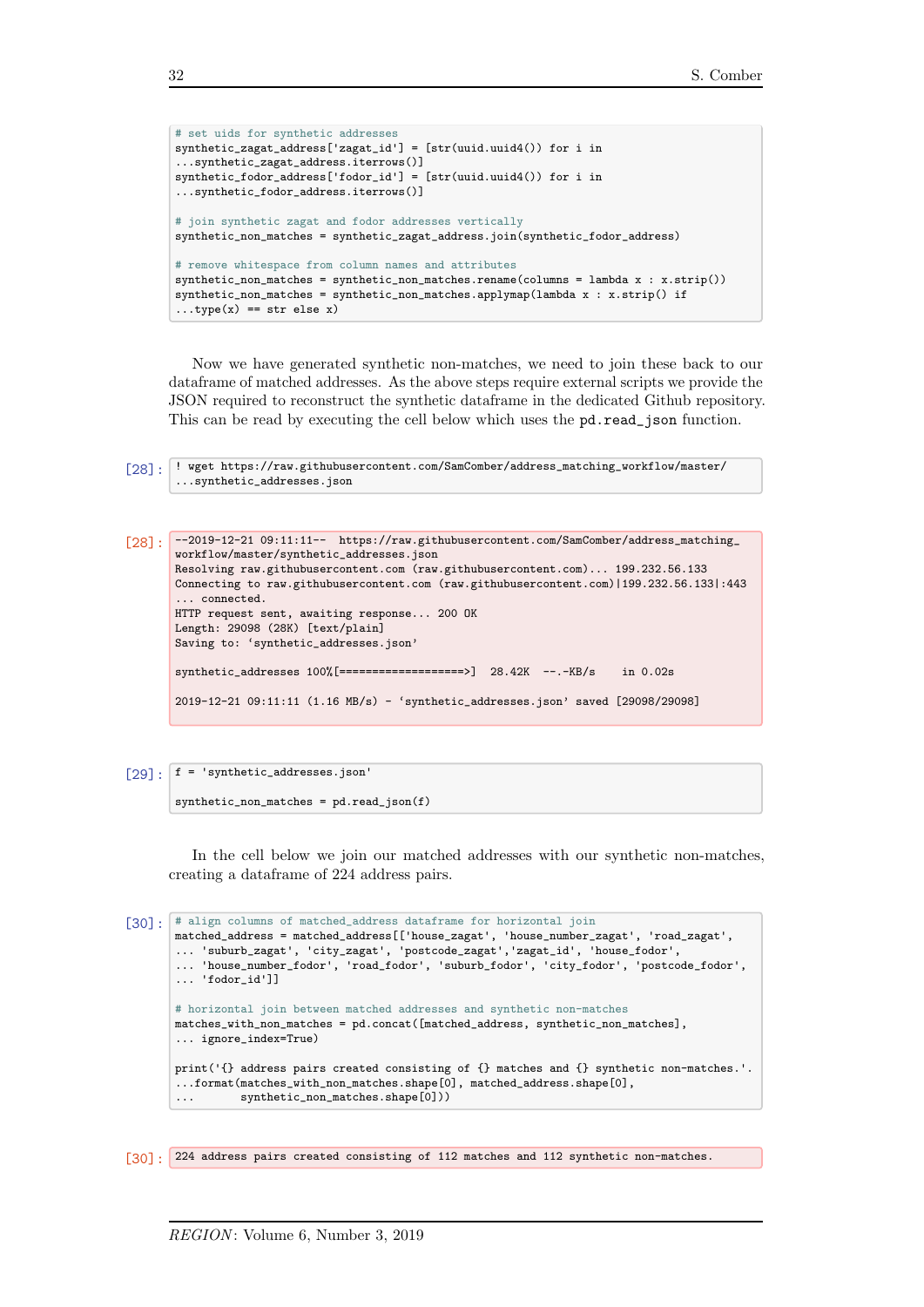#### 5.2 Blocking on postcode attribute

With our matches and synthetic non-matches assembled into a dataframe with 224 address pairs, we can proceed to block on postcode values to create mutually exclusive address partitions. Thus, for every unique postcode value, a dataframe (or block) will be created in which candidate address pairs will be matched and non-matched based on attributes of their comparison vectors.

The following code block creates a MultiIndex that links together the IDs of addresses that are within the same zipcode block.

# $[31]$ : indexer = rl.Index()

```
# block on postcode attribute
indexer.block(left_on='postcode_zagat', right_on='postcode_fodor')
candidate_links = indexer.index(matches_with_non_matches, matches_with_non_matches)
# this creates a two-level multiindex, so we name addresses from the zagat and fodor
databases, respectively.
candidate_links.names = ['zagat', 'fodor']
print('{} candidate links created using the postcode attribute as a blocking key.'.
...format(len(candidate_links)))
```
[31]: 1014 candidate links created using the postcode attribute as a blocking key.

We follow the same work flow as before and create comparison vectors for every 1014 candidate address links.

#### [32]: candidate\_link\_df = return\_candidate\_links\_with\_match\_status(candidate\_links)

```
comparison_vectors = return_comparison_vectors(candidate_link_df)
```
Following this, we train our random forest on the comparison vectors and match status labels. We use a 75/25 split for our train and test data.

```
[33]: X = \text{comparison\_vectors}.iloc[:, 0:5]y = comparison_vectors.match_status
       X_train, X_test, y_train, y_test = train_test_split(X, y, test_size=0.25)
       # create a random forest classifier that uses 100 trees and number of cores equal to
       those available on machine
       rf = RandomForestClassifier(n_estimators = 100,
                                    # Due to small number of features (5) we do not limit
                                    # depth of trees
                                    max_{def} = None,
                                    # max number of features to evaluate split is
                                    # sqrt(n_features)
                                    max_features = 'auto',
                                    n_jobs = os.cpu_count()# predict match status of unseen address pairs
       y_pred = rf.fit(X_train, y_train).predict(X_test)
```
#### 5.3 Classification and evaluation of match performance

Having fit our random forest on the training data we can now assess the model under the number of metrics we introduced earlier. We can also produce a confusion matrix which shows true negatives in the top-left quadrant, false positives in the top-right, false negatives in the bottom-left and true positives in the bottom-right. At first glance, the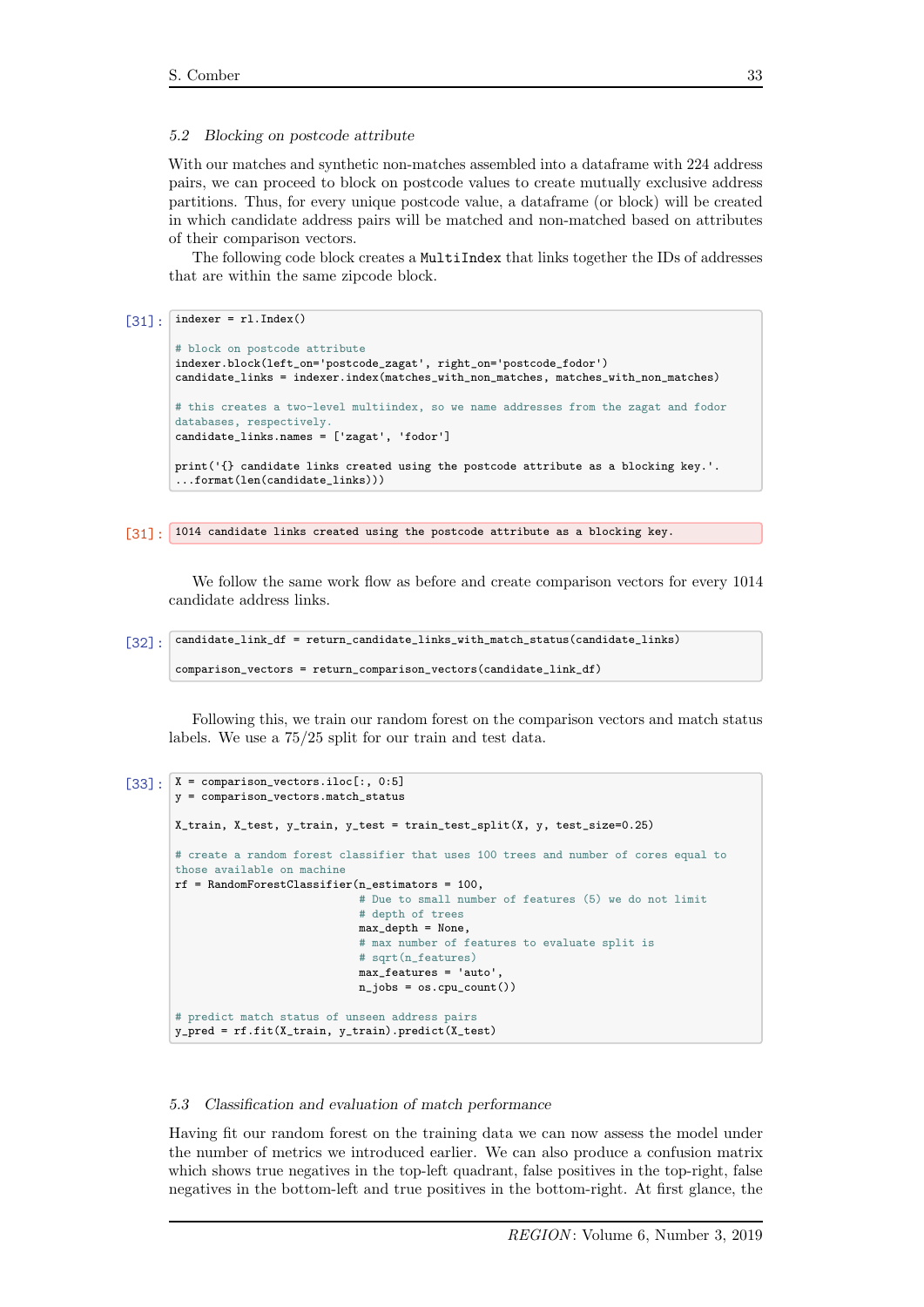<span id="page-17-0"></span>

Figure 2: Figure generated by code 34

findings from the evaluation metrics below may seem counter-intuitive, especially as the results of the classification exercise using the full index performed better. However, it is pertinent to remind ourselves that we trained our classification model on matched address only, which reflected an idealised but unrealistic scenario. In the results below we introduced synthetic non-matches which reflected a scenario that a user is more likely to encounter in a real-world address matching exercise.

In the following code block we generate evaluation metrics and a confusion matrix for evaluating match performance.

```
[34]: print('Precision score: {}.'.format(np.round(precision_score(y_test, y_pred), 4)))
       print('Recall score: {}.'.format(np.round(recall_score(y_test, y_pred), 4)))
       print('F1 score: {}.'.format(np.round(f1_score(y_test, y_pred), 4)))
       f,ax = plt.subplots(1, figsize=(10,6))
       f.set_tight_layout(False)
       fontsize=12
        sns.heatmap(confusion_matrix(y_test, y_pred),
                   ax=ax,
                   annot=True,
                   annot_kws={'fontsize': 16},
                   cmap='Greens',
                   fmt='g')ax.set_yticklabels(['Match', 'Non-match'], fontsize=fontsize)
        ax.set_xticklabels(['Non-match', 'Match'], fontsize=fontsize);
       ax.set_ylabel('True label', fontsize=fontsize)
       ax.set_xlabel('Predicted label', fontsize=fontsize)
       ax.xaxis.labelpad = 18
       ax.yaxis.labelpad = 18
       plt.show();
[34]: Precision score: 0.8519.
       Recall score: 0.8846.
```
Overall, our precision value implied 85% of true positives were correctly separated from false positives, and our recall value indicated that 88% of all true address matches were successfully retrieved, with the remaining 12% incorrectly classified as non-matches.

F1 score: 0.8679.

Output in Figure [2](#page-17-0)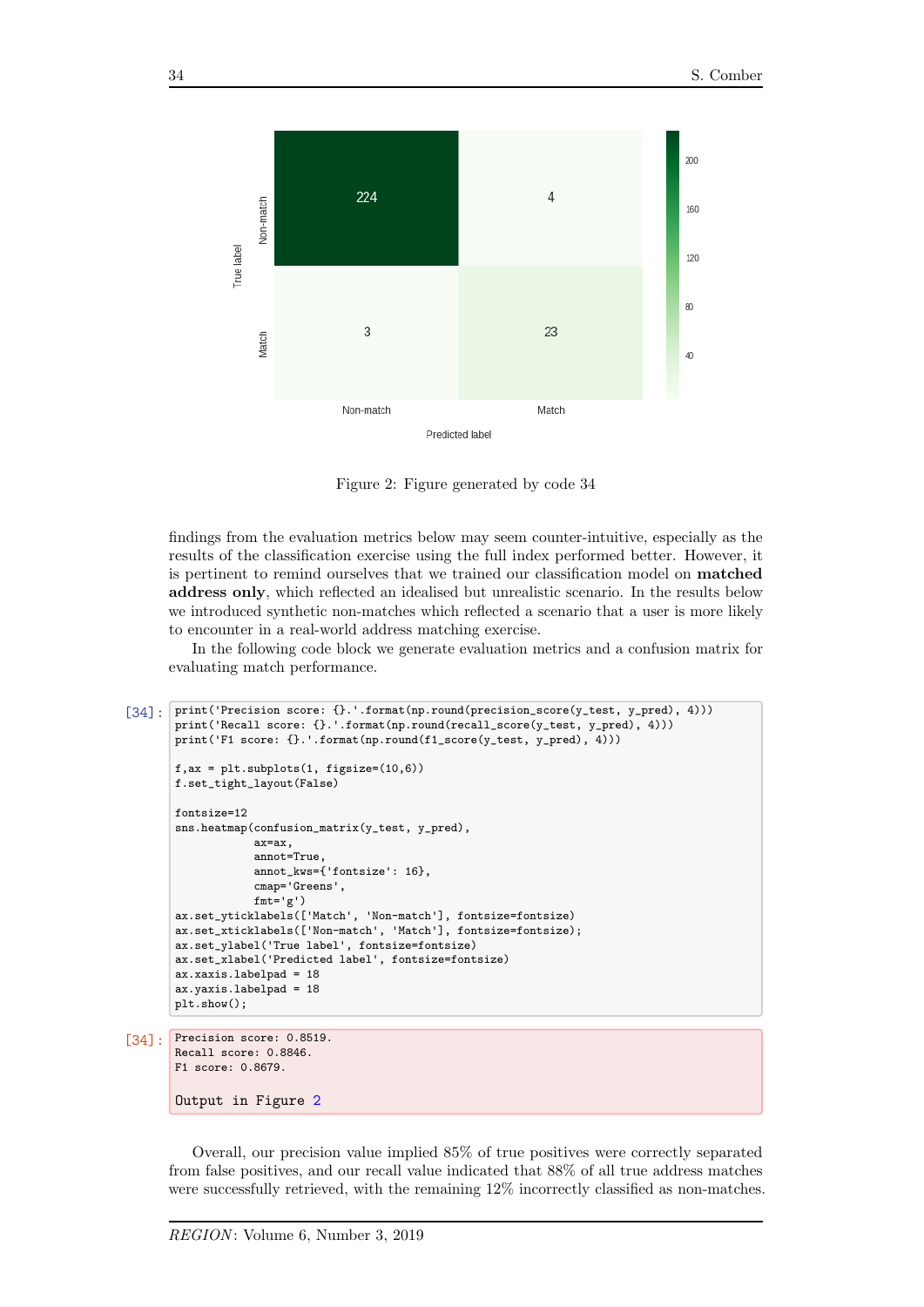<span id="page-18-0"></span>

Figure 3: Output generated by code 35

With our model now fitted and tested, we could extend its use to predict the match status of unseen address pairs. As an example application, if we had a small sample of matched addresses that belonged to a larger set of unmatched addresses, we could use our trained predictive model to match the remaining addresses in the dataset. This would work so long as the textual representations of addresses used in the prediction stage follow a similar structure to those addresses used to train the classification model.

Before we conclude, a benefit of using ensemble methods such as random forest classifiers is that we can return an indication of how useful and valuable each feature was in the construction of each decision tree. In a practical application, extracting a measure of feature importance might be a useful step in pruning redundant features from the comparison vectors. This might be a useful step in lowering computation times as we decrease the number of address field comparisons required to evaluate candidate address pairs.

Thus, in the following code block we rank feature importance of particular address fields to the match classification.

```
[35]: # extract feature importances from random forest classifier
       feature_importance_to_match = rf.feature_importances_
       # calculate standard deviation of feature importances across trees
       std = np.std([tree.feature_importances_ for tree in rf.estimators_], axis=0)
       indices = np.argsort(feature_importance_to_match)[::-1]
       # plot importances alongside feature labels
       plt.figure(figsize=(10,6))
       plt.title("Feature importances of address attributes to match", size=15)
       plt.bar(range(X_train.shape[1]), feature_importance_to_match[indices],
               color="#3CB371", yerr=std[indices], align="center")
       feature_labs = X_train.columns[np.argsort(feature_importance_to_match)[::-1]].values
       plt.xticks(range(X_train.shape[1]), feature_labs, size=12)
       plt.xlim([-1, X_train.shape[1]])
       plt.show()
```
# [35]: Output in Figure [3](#page-18-0)

In our case, and as one might expect, the restaurant's house number, house\_number\_jaro is the most important feature used for resolving candidate pairs of addresses into a match while the suburb, suburb<sub>r</sub> jaro, is the least important feature and so could possibly be removed as an address field from the comparison step.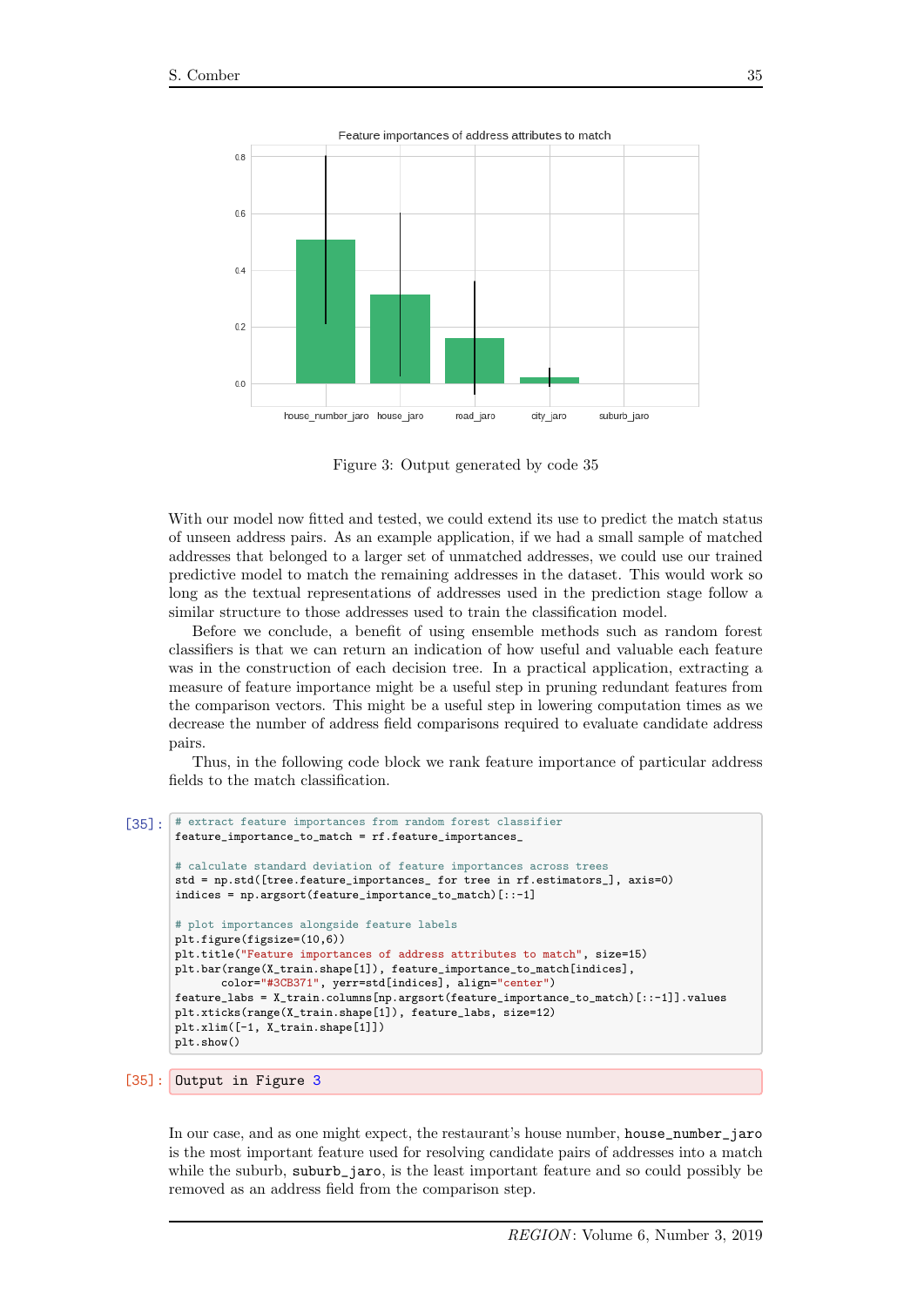### 6 Conclusion

Address matching is a data enrichment process that is increasingly required in wideranging, real-world applications. For example, matching between census, commercial or lifestyle records has the potential benefit of improving data quality, enabling spatial data visualisation and joining data that would otherwise remain isolated in data silos. In absence of unique identifiers for directly linking data, practitioners have typically relied on statistical linkage methods for matching addresses. Linking address datasets in this way has the potential to unlock attributes that one would be unable to access in circumstances where no primary keys exist to join the two datasets. Thus, in this notebook, we documented the steps required to execute the work flow for an address matching exercise that utilised new and recent innovations in machine learning. While the dataset we used was low volume, the intention of the notebook was to demonstrate an approach that is reproducible within a self-contained environment, and which might be adapted by the interested user to larger data challenges. Training a predictive model to link restaurant addresses may seem a trivial problem to solve, but these addresses could easily be replaced by more meaningful address records in areas such as public health and socio-economic mobility studies. Therefore, the core contribution of this notebook sought to equip the regional scientist with skills necessary to extend the address matching work flow to their own (and far more interesting) use cases.